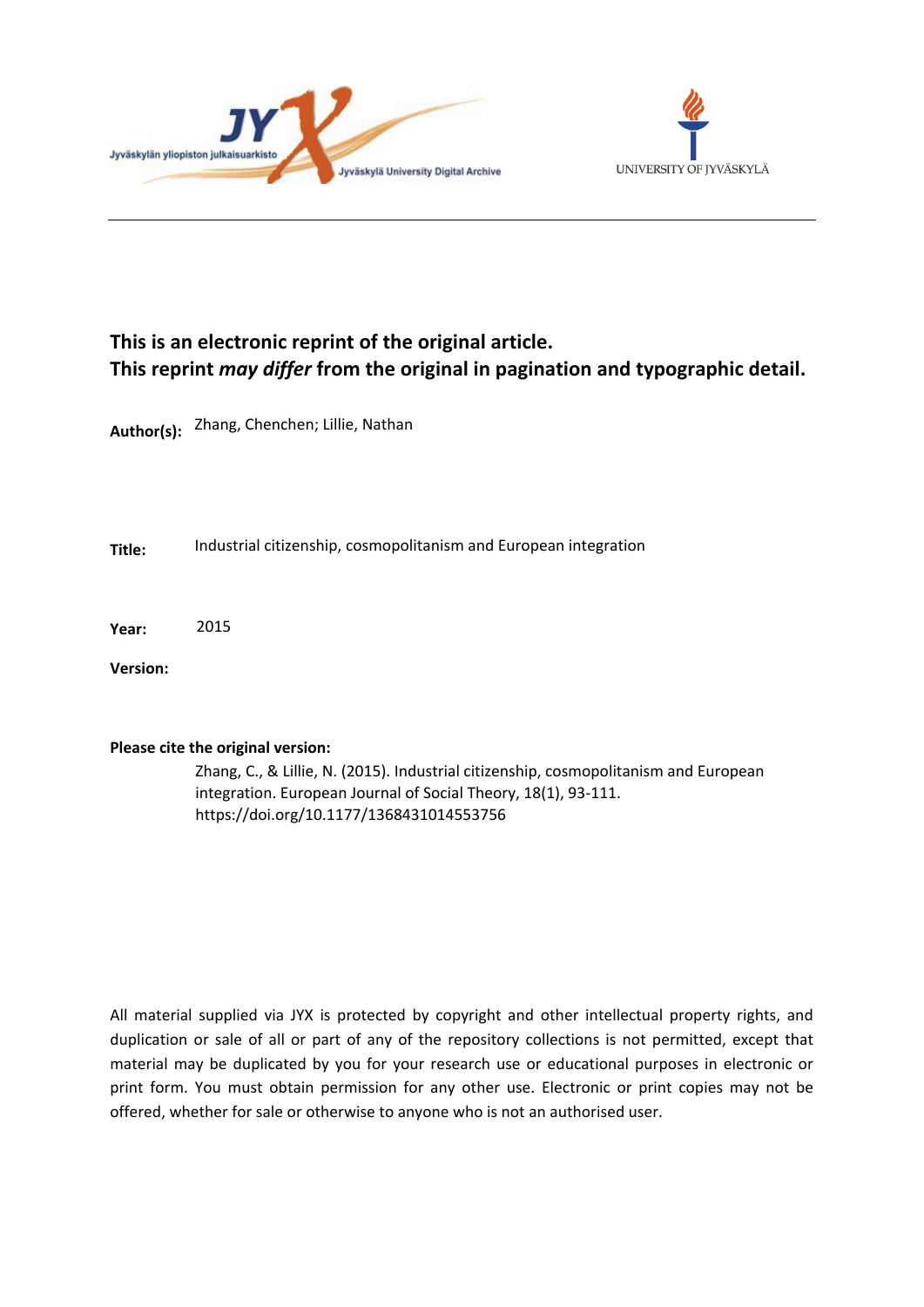# **Industrial Citizenship, Cosmopolitanism and European Integration**

**By** 

**Chenchen Zhang** 

## **And**

### **Nathan Lillie (corresponding author)**

**Nathan.a.lillie@jyu.fi** 

# **23.5.2014**

### **For publication in European Journal of Social Theory**

### Acknowledgement

The authors would like to thank Adam Mrozowicki, Charles Woolfson, Valeria Pulignano, Robert Mackenzie, Chris Forde, Damian Raess, Jeff Turk, Miguel Martinez Lucio, Triin Roosalu, Sam Haglund, Peo Hansen, Teresa Pullano and Claire Marzo for discussions which lead to the idea behind this article.

# Funding Acknowledgement

Research for this article was funded by a European Research Consortium Starting Grant, "Transnational Work and the Evolution of Sovereignty", TWES #263782, and by an Academy of Finland grant Industrial Citizenship and Labour Mobility in the EU Migrant Centered Study of Estonia-Finland and Albania-Italy Labour Mobility . Part of the research for this article was conducted under an Erasmus Mundus doctoral fellowship funded by the European Commission.

### **Industrial Citizenship, Cosmopolitanism and European Integration**

# ABSTRACT

There has been an explosion of interest in the idea of European Union citizenship in recent years, as a defining example of postnational cosmopolitan citizenship potentially replacing, or at least layered on top of national citizenships. We argue this form of EU citizenship undermines *industrial citizenship*, which is a crucial support for the egalitarianism and social solidarity on which other types of citizenship are based. Because industrial citizenship arises from collectivities based in class identities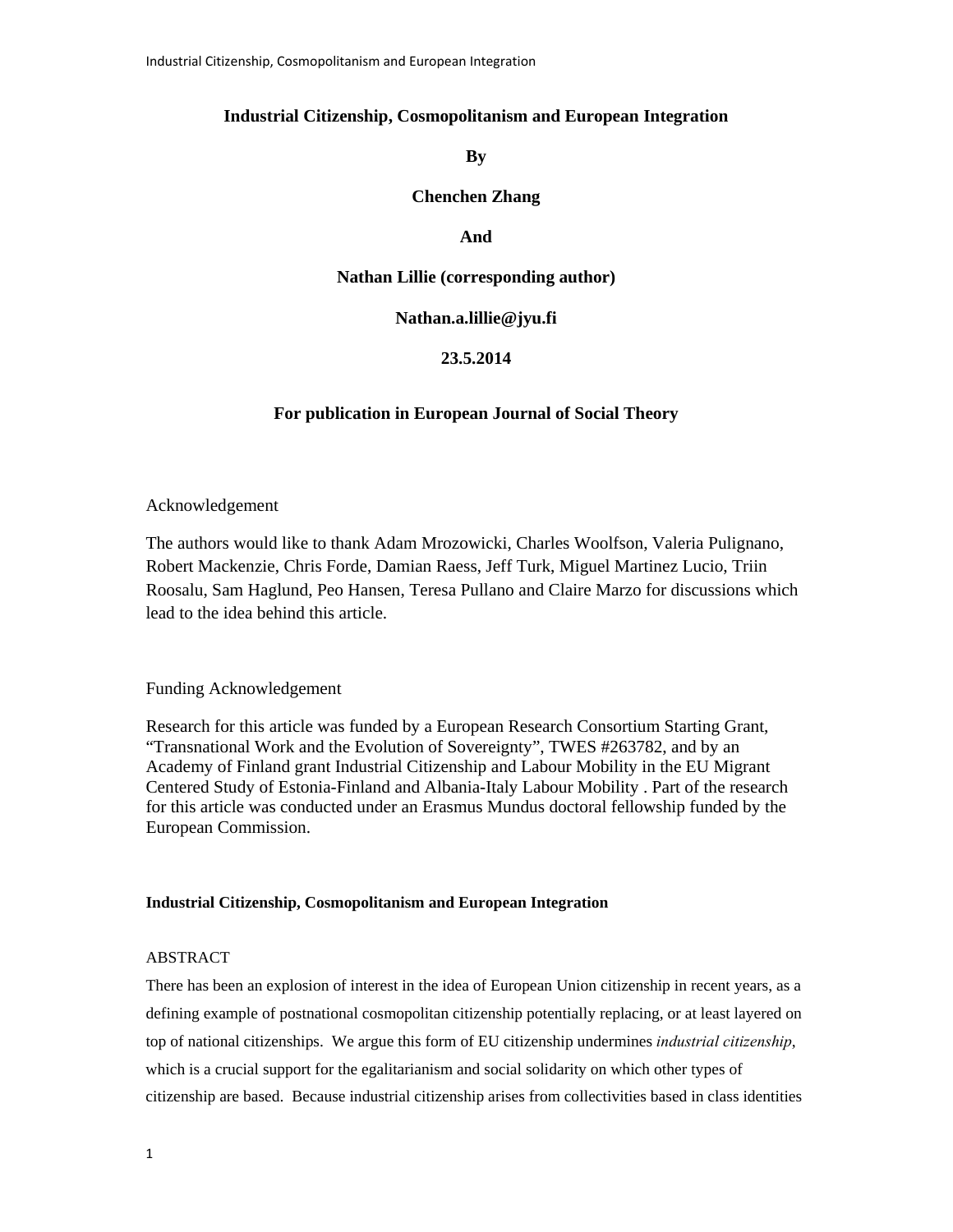and national institutions, it depends on the nation state territorial order and the social closure inherent in this. EU citizenship in its current 'postnational' form is realized through practices of mobility, placing it at tension with bounded class-based collectivities. Though practices of working class cosmopolitanism may eventually give rise to a working class conciousness, the fragmented nature of this vision impedes the development of transnational class based collectivities. Industrial and cosmopolitan citizenship must be reimagined together if European integration is to be democratized.

Key words: EU citizenship, industrial citizenship, free movement, class, community, migration

# **1. Introduction**

There has been much discussion in recent years around the concept of European Union (EU) citizenship, as a novel form of political membership designed to overlay national citizenship with a postnational or cosmopolitan orientation. Normative expectations of EU citizenship are often associated with a 'European cosmopolitan project' (Stevenson, 2011), grounded either on institutional innovation enabling direct citizen control at the supranational level (Beck & Grande, 2007), or on the development of a pan-European social space (Habermas, 2001; Rumford, 2003). The cosmopolitan visions of EU citizenship and of the European project itself have been criticised in various aspects, including those related to Europe's colonial past and to the EU's continued practices of bordering and 'othering' in the present (e.g. Balibar, 2004; Hansen, 2009; Kofman, 2002). We critique the cosmopolitan vision by developing on the concept of 'industrial citizenship' – so far largely missing from the discussion of cosmopolitan European citizenship. We argue that the tensions between the openness inherent in cosmopolitanism and the national insularity/place dependence of industrial citizenship are undermining the later, with implications for worker rights and industrial democracy in Europe.

All forms of modern citizenship, industrial or otherwise, are embedded in capitalism and the territorial state system. Citizenship is not static object but rather an ongoing relational process, defining roles, hierarchies and relationships in capitalist society, and changing with changing notions of territoriality and shifting productive structures. Like other forms of national citizenship, industrial citizenship grew up as a reflection of the societies and communities it was based on, within and bounded by the territories of capitalist states. Industrial citizenship is embedded in the (power) relationship of worker to employer, relying on the creation of structural political power through class based collectivism, and using this power to advance workers' interests. This does not sit well with the individualized disembedded autonomy implied by the market-focused cosmopolitan post-nationalism advanced by the EU. Like industrial citizenship, cosmopolitanism holds out emancipatory promises, but unlike industrial citizenship, it is not clear how it can deliver on this promises because it does not link to a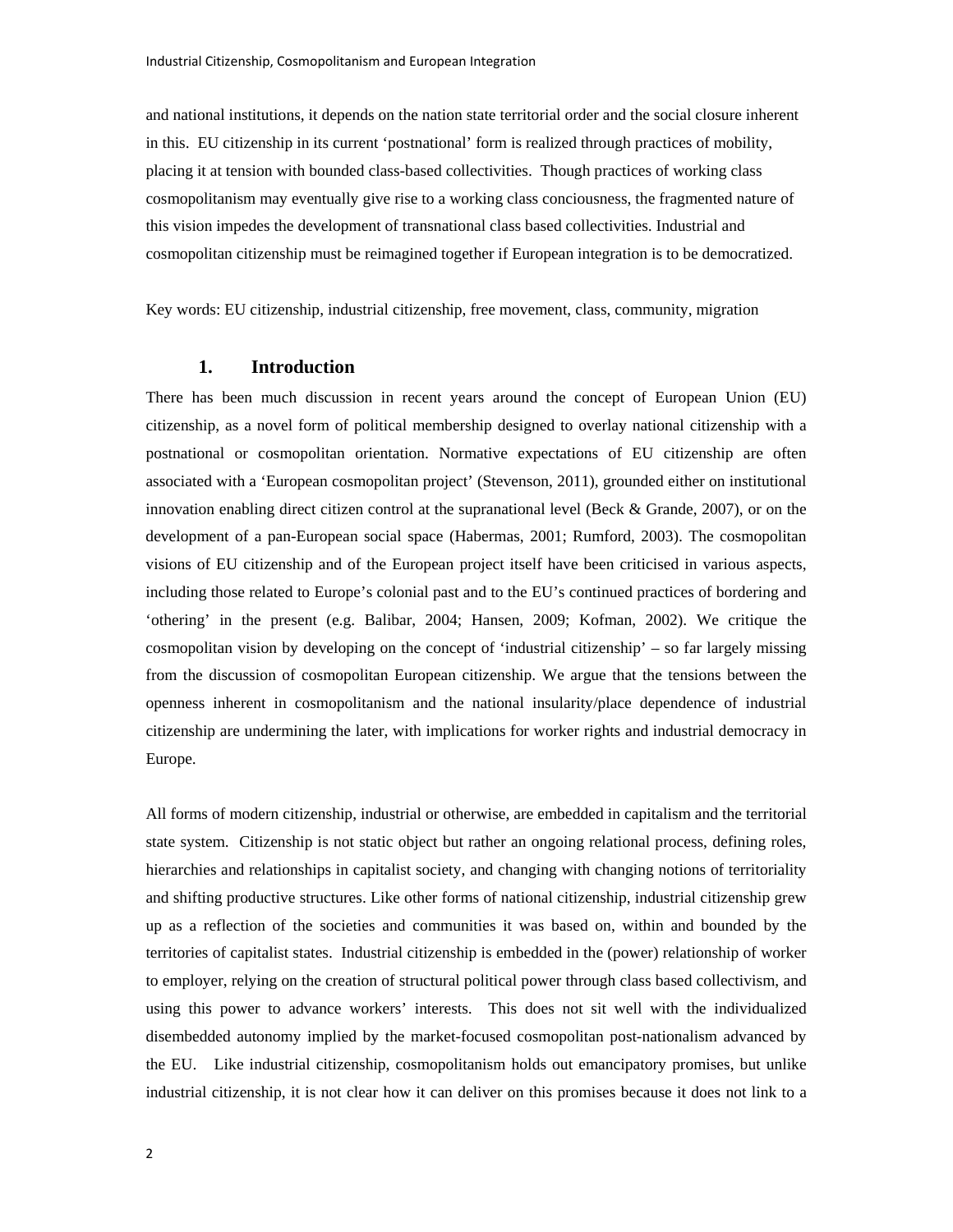logic of power – a communitarian narrative of collective struggle and sacrifice – in the same way industrial citizenship does. While we should not discount the reality or importance of cosmopolitan citizenship in individuals' adaptations in the developing post-national society, there remains the question of whether this new postnational society can be made to be democratic, equitable and legitimate in the absence of class based political formations (Hansen 2009). Cosmopolitanism may facilitate, and even perhaps be a precondition for, the formation of a transnational working class, but its tension with the organizing logic of class solidarity remains problematic.

We begin with a discussion on the ways in which citizenship has developed together with territorial nation-states, and is therefore embedded in the modern state system. We show how industrial citizenship, as it is currently defined, relies on place-based notions of working class solidarity, and national institutions, both of which are of declining relevance. Against this theoretical and historical background, we turn to the growth of European Union citizenship and the transformation forced on industrial citizenship by the implementation of free movement policies. The focus on industrial citizenship first of all offers a critique of the official formulation of free movement rights, which constitute a defining character of EU citizenship and are implemented according to an individualising logic. We then seek to assess the potential of the ideas of working class cosmopolitanism to help rearticulate industrial citizenship under circumstances characterized by flexibility, mobility and deterritorialization. This sheds lights on alternative ways of constructing a democratic European citizenship in contexts that are both transnational and localised.

# **2. Industrial Citizenship and Territoriality**

### *Defining Industrial Citizenship*

In this section, we describe how industrial citizenship connects to an economic and political logic of power, which allowed working class influence in the political economies of advanced capitalist democracies in the post-WWII period, stabilizing Fordist regimes, and enabling the construction of welfare states. There is a dual role because industrial citizenship is both a status granting rights within a defined territorially based (political) community, and a process and relationship between worker(s) and employers. Industrial citizenship, despite the long history of the term, remains an underdeveloped concept within citizenship studies. The Industrial Relations discipline on the other hand, has a highly developed notion of the practice of industrial citizenship in terms of expressing voice in firms, protecting rights, and defending interests (see Freeman and Medoff 1984, for example) but rarely uses the "citizenship" term. This may be because citizenship as an analytical concept is largely about the relation of individuals to states, and industrial relations has an underdeveloped theory of state. While the industrial relations literature relies on descriptive understandings of the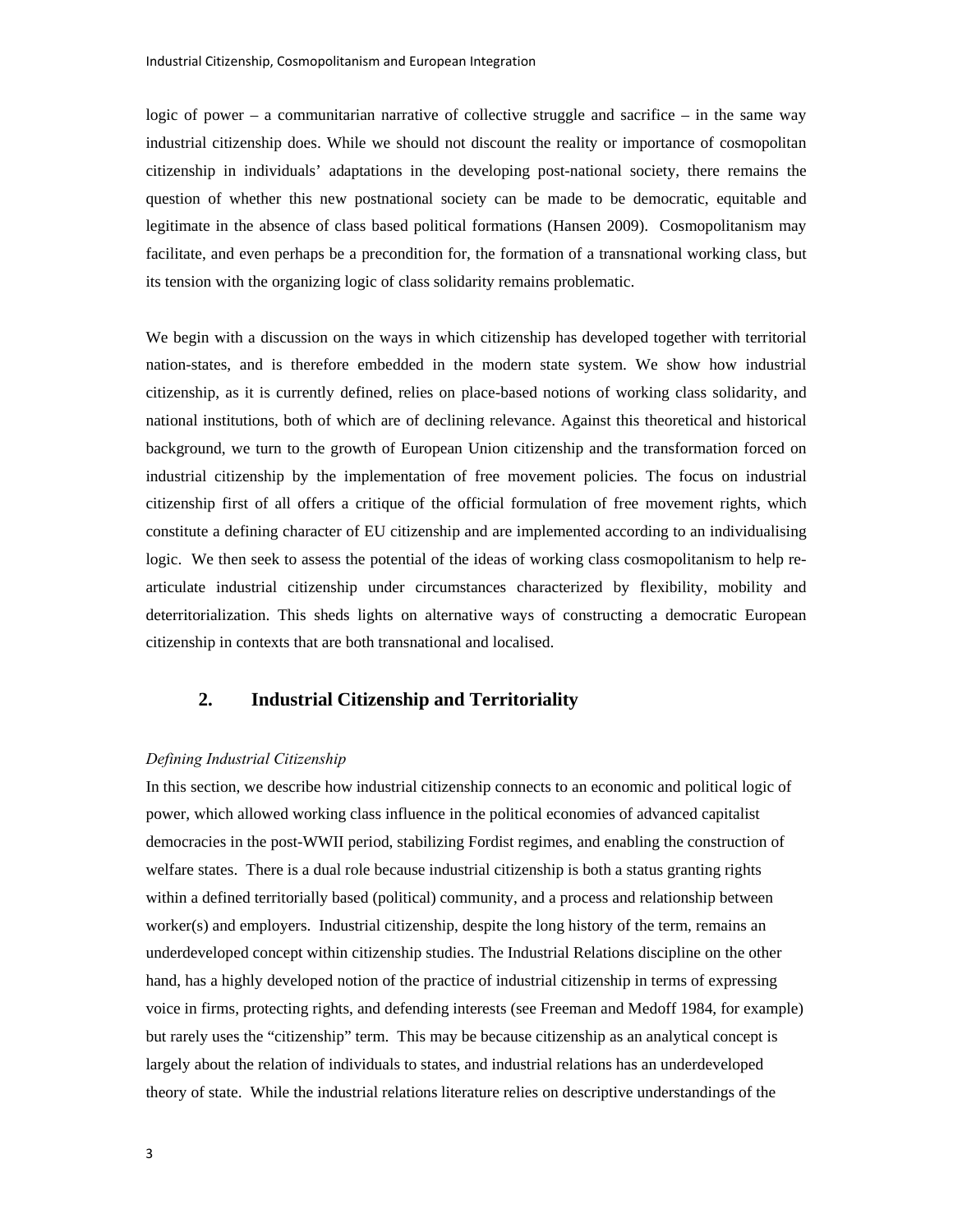functions of specific state institutions, theorizing how and why those institutions change over time is usually outside the scope of analysis (Hyman 2008). Industrial Relations is interested in the interests, strategies and interactions of labour market actors, such as workers, unions, and firms; industrial citizenship connects it to other disciplines, but within the discipline the concept is too pervasive to require discussion.

Citizenship as a status entails structures of inclusion and exclusion within a demarcated community. Because industrial citizenship depends on boundaries and place for demarking solidarity, it is bound up with territorial political structures. Citizenship as practice opens the terrain for rights to those who are formally excluded, and the development of industrial citizenship can be seen in this light – as the eventual inclusion in the polity of the formerly more or less excluded working class. Bearing this in mind, we take a relational and processual approach to the concept of citizenship. This is to say, we see citizenship as the outcome of a *process* of political struggle, with its specific meaning conditioned by the configuration of political forces, and the institutional framework, and as a form of *relationship* between state, society and individual, reflecting not only formally established rights (and obligations), but also practices and identity. As citizenship has been redefined in the past to fit its changing context, so also is it likely in the future to change, for example to fit the structure of the developing European polity. The implication of this is that a better geographic match between states and economies could facilitate a return of industrial citizenship.

#### *Territory and the Right to Have Rights*

As T.H. Marshall's chronology makes clear, citizenship developed hand in hand with the infrastructure of modern statehood (Marshall 1992). Social and industrial citizenship only emerge out of national class compromises (Esping-Anderson 1990) at a relatively late date, after the enclosure of territory. As Balibar argues (2009), boundaries form a 'precondition' for the emergence of modern politics, in which both citizenship and democracy presuppose a territorial order clearly demarcating its inside and outside (Walker 1993). The fundamental nature of the territorial to our social order has made it invisible to theory, prompting Brubaker (1992) to complain that the neglect of formal citizenship is due to a territorial bias in the study of the state. Furthermore, the spatial differentiation of inclusion and exclusion is not necessarily monopolised by state boundaries. In his theoretical framework of boundary-building, Stein Rokkan instructively suggests that one needs to distinguish and analyse the interactions between two types of space: the geographical space and the membership space – 'one physical, the other social and cultural', and there is a close link between 'the collectivisation of territories and the development of hierarchies in organisations of their defence' (Rokkan, 1999: 104). Thus, the transition from the medieval model of overlapping authorities and loyalties to the Westphalian order in Western Europe influenced the nature of political membership. Rokkan also provides us with insights into the role of territorial boundedness and coherence in the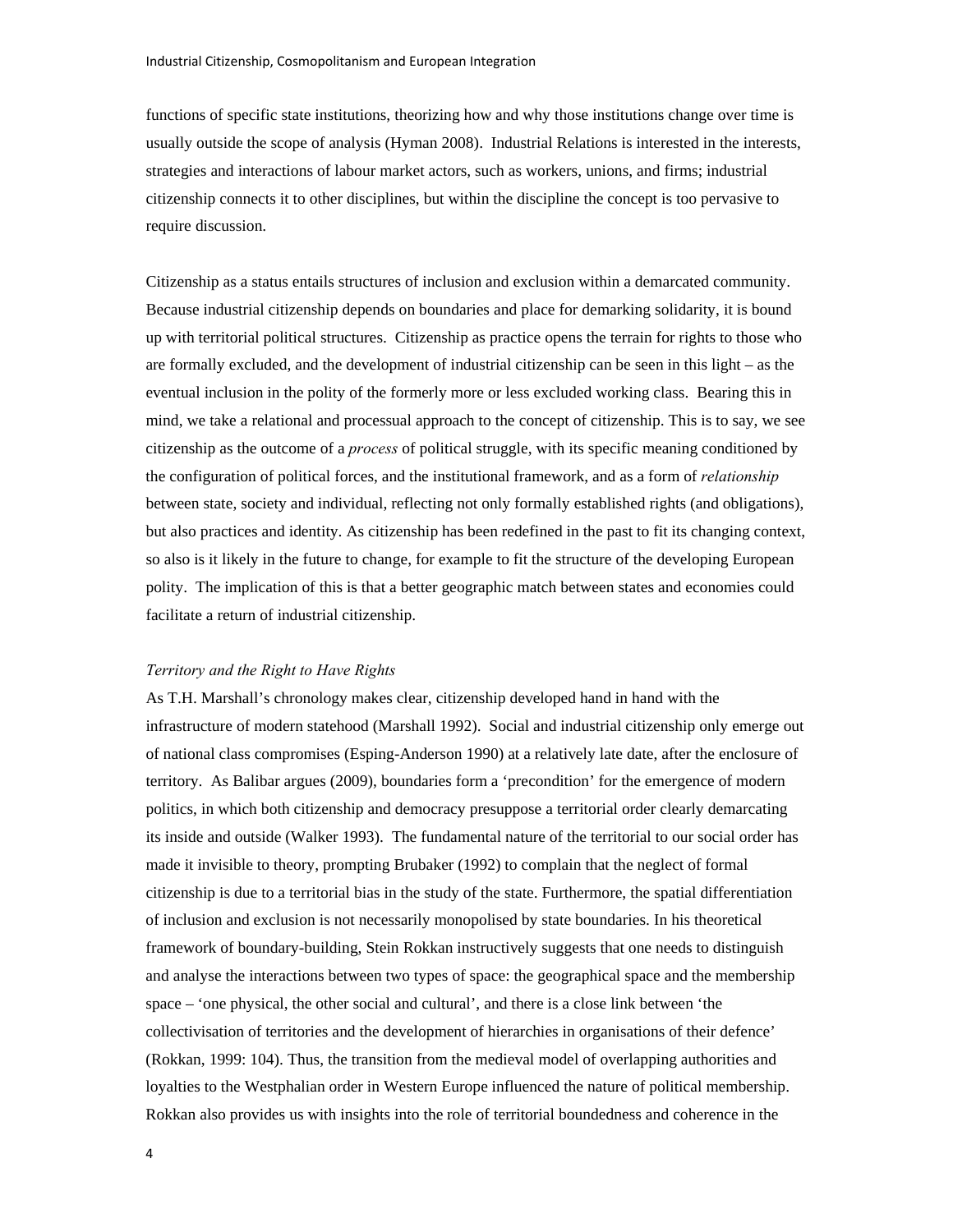efficient functioning of national institutions. Historically, territorialisation and boundary making was part of the process of modern-state building, with stronger territorialisation favouring voice over exit being connected to a smoother development of democracy (Rokkan 1999). In territorially bounded nation states it was possible to lock-in economic and social actors who then expressed their grievances through voice in national institutions; hence the practice of citizenship is strengthened through its connection to territory and boundaries.

Among those actors expressing grievances through voice in national institutions – and arguably in advanced capitalist democracies foremost among them - were trade unions and employers. In these contexts, unions articulate the demands of their working class members, from the shop floor to bargaining tables and national political settlements. Industrial citizenship was practiced through highly institutionalized national industrial relation systems. Nations were the contexts within which labour rights were guaranteed, establishing the boundaries within which national working classes developed, and labour market organizations defined their jurisdictions. The seminal industrial relations works of J.R. Commons (1913), for example, took the formation of the national union as the logical endpoint of labour movement development, and the "systems theory" around which the field has been based assumes this implicitly (Heery 2008). Even classic Marxist theory had an ambivalent relationship towards nationalism and national identities (Benner 1988), and worker movements, including the so-called "internationals" have in practice always been organized along national lines (Boswell and Stevis 1997). When we say industrial citizenship is defined by the framework of territorial nation-states, it does not only mean that the model of industrial citizenship varies from country to country, which is obviously true. More importantly, it also highlights the fact that the construction of the object 'society' (Rose, 1996) itself is a national endeavour, which leads the national state to be reconfigured as *Sozialstaat* (Owens, 2012) or 'national-social state' (Castel, 2003). Because of their dependence on social solidarity, national industrial relations systems no longer function to guarantee industrial citizenship in the same way in the context of globalization (Tilly 1995) and European integration (Streeck 1997). A shift in this territorial order has meant a disruption in the functioning of national IR systems.

The Arendtian (1976) dilemma of who has the "right to have rights" emerges in relation to industrial citizenship, in particular in relation to the international. 'Universal personhood' (Soysal 1994) is an illusion because rights of citizens are derived from the existence of a political community, which until now is the territorially exclusive nation-state. It is in encounters with international arenas that rights discourse emerges most strongly in industrial relations, as in the discussion of 'core labour standards' in the ILO (Alstrom, 2004) and the need for theorizing about citizenship emerges. This is a manifestation of the 'perplexities of the Rights of Man' (Arendt 1976); citizenship is always subject to a test to determine what rights are available in a particular context. Even if the post-war period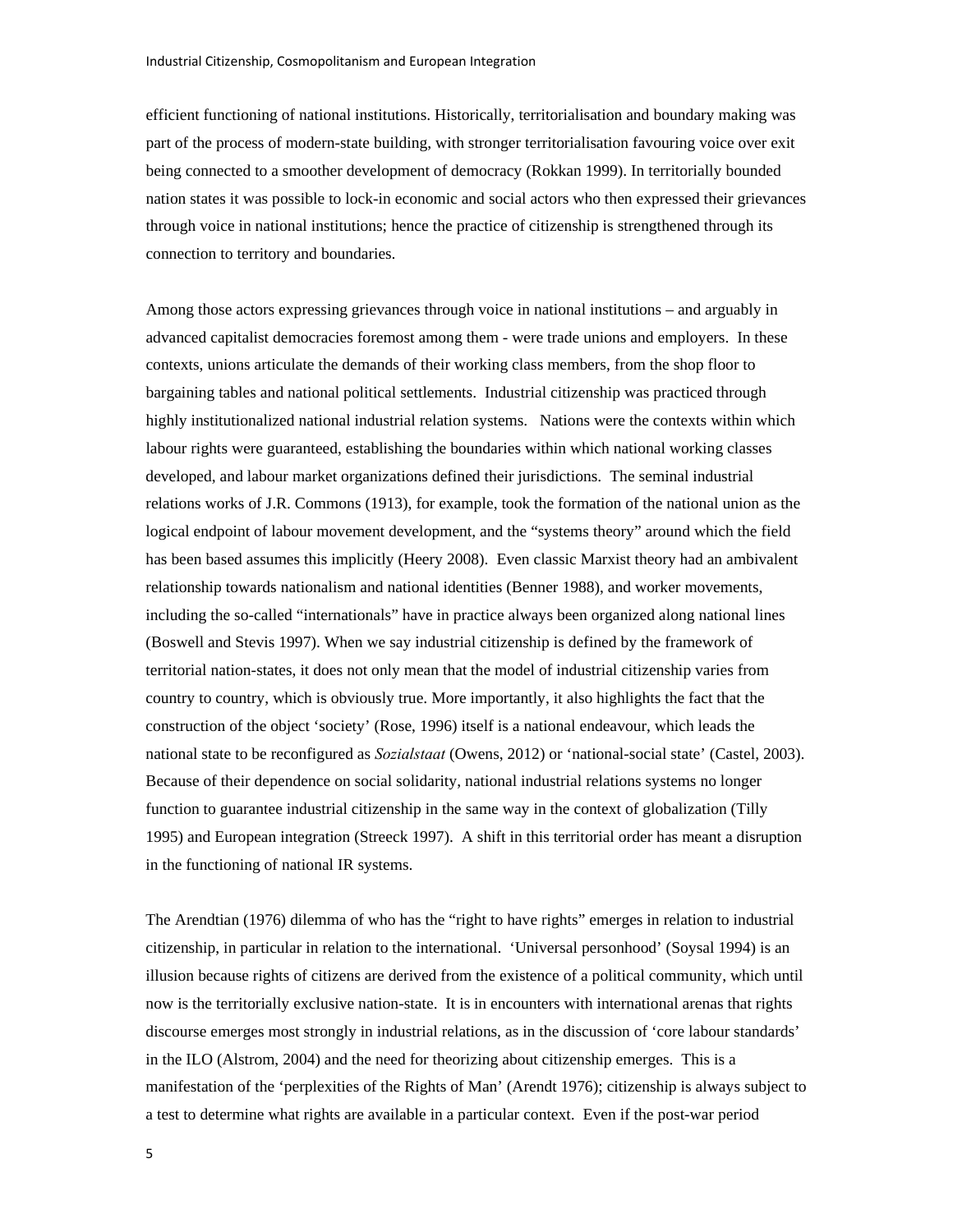witnessed the achievement of an international human rights discourse and regime, in areas such as international migration, refugees and asylum seekers, legal scholars contend that the protection provided to non-citizens (typically undocumented migrants) is constrained, because international conventions and organisations are fundamentally based on the acknowledgement of the legal principle of territorial sovereignty (Fekete, 2005). Not coincidentally, refugees and asylum seekers, whose 'rights to have rights' are questioned, are also sought out by employers because their dubious status as industrial citizens makes them cheap and exploitable (MacKenzie and Ford 2007)

#### *Power, Solidarity and Class Conciousness*

As Marshall points out, the realization of industrial citizenship incorporates the working class into the polity, helping to resolve the problem of exclusion from effective citizenship due to poverty (Marshall 1992). In this sense, social and industrial citizenship are close conceptual cousins, as Marshall's argumentation makes clear; understanding their development and changing meaning requires linking state formation and territoriality to the dynamics of social class and class struggle. The development of national states in which all citizens are at least in principle free and equal raises a 'social question', to do with reconciling the contradiction between egalitarian ideals of democracy and class inequality under industrial capitalism. The various responses to the social question, which includes policies against poverty, regulations on wage and working conditions, free education and so on, entail two simultaneous processes: the socialization of liberal economy, and the nationalization of former provisions based on membership of 'local communities and functional associations' (Marshall 1992: 14). Social citizenship is thus established based on state interference with the market, concrete welfare provisions made available to the whole 'society', and above all nation-wide social solidarity, instituted 'within the perspective of a reinforcement of an equation between citizenship and nationality' (Balibar 2004). However, where social citizenship arguably reflects working class power, industrial citizenship is the source of that power. While social citizenship consists of rights and entitlements, and is in that sense passive, industrial citizenship is more about organization, processes and participation, based on class conciousness and capacities.

Inevitably, tensions emerge, both between industrial citizenship and market based liberal notions of citizenship, and with the construction of unified national identities. Tensions with liberal citizenship occur because of liberalism's emphasis on the importance of individual autonomy in the market sphere. Industrial citizenship begins with class based collectivities, which deliberately seek to manipulate and undermine markets, as a source of power and means of advancing the rights of workers, opposing it to liberal notions of citizens as autonomous market actors. The concept of industrial citizenship, as Mueller-Jentsch points out, is an assertion of social control over market forces, reflecting the power and interest configurations of workers and managements within particular production processes (Mueller-Jentsch 1991), and articulating these structures with national state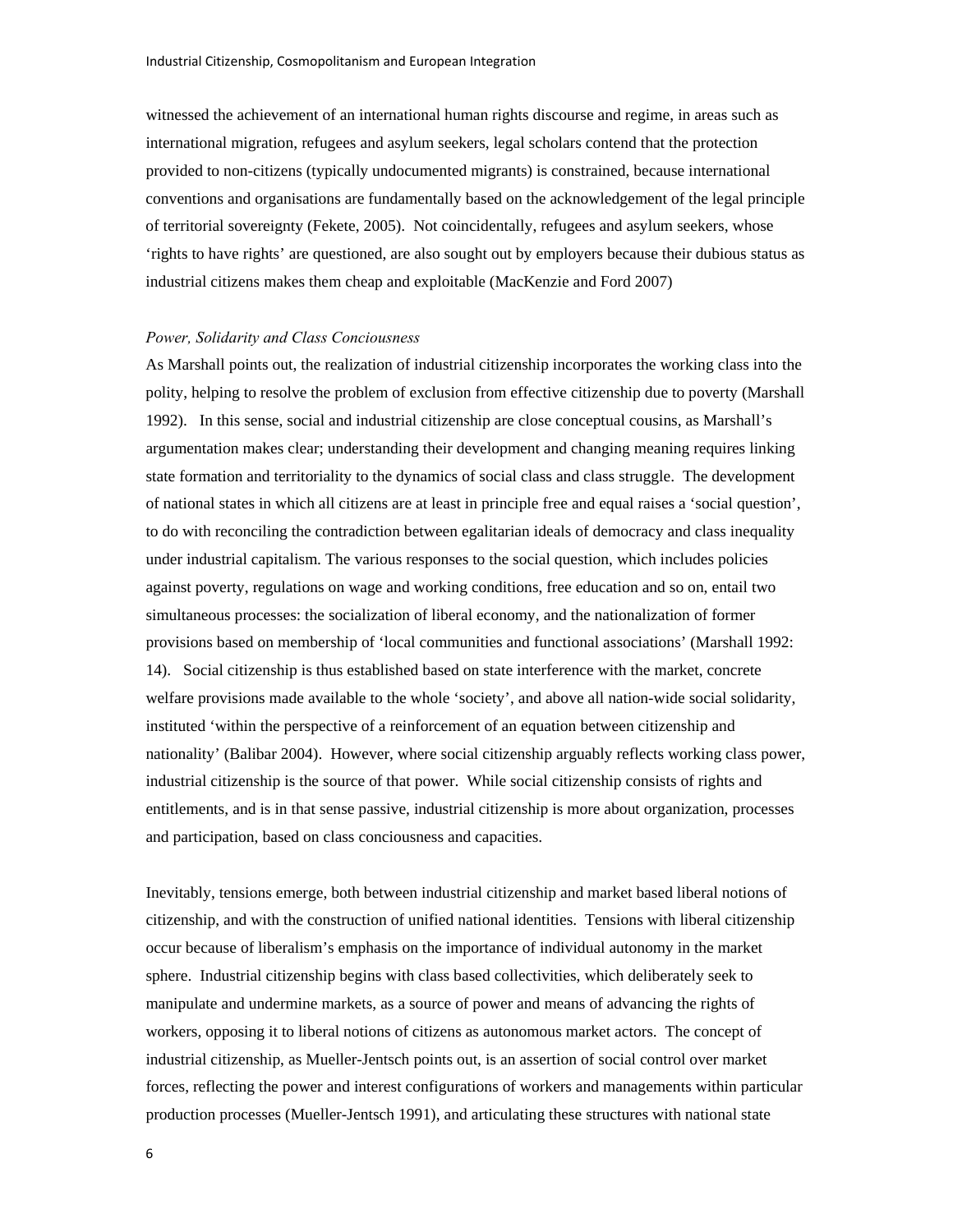forms (Crouch 1993). Class identity mingles with other forms of identity (Smith 1993), interacting with other collective civil, political and social rights. However, the way in which national citizenships define who is 'in' and who is 'out' of a particular polity (Brubaker 1992) do not necessarily match with the logic of class struggle, which defines a collective working class 'us' opposed to a ruling class 'them'. Industrial citizenship must reconcile belonging within a particular state and society - in harmony, or at least détante, with the national ruling class - with opposition to that very same ruling class. Because of this, the institutional manifestations of industrial citizenship emerge in the form of national class compromises.

In connecting, integrating, and empowering workers in the management of the polity, industrial citizenship is a vehicle for and an outcome of class compromise: i.e. it is an implicit acceptance of the legitimacy of the polity, and the community behind it, and rejection (or at least deferral) of revolutionary visions of social transformation. This is what C. Wright Mills meant when he called trade unions "managers of discontent." (Mills 1948). In Gramscian terms, industrial citizenship could be seen as an acceptance of the ideological dominance of the ruling class (Gramsci 1971). Thus, we can argue in a Gramscian vein that industrial citizenship as an articulation of work relations and praxis of workplace representation breathes life into working class citizenship, which one might otherwise be tempted to dismiss as false consciousness.

Working class power, at its basis, depends on the capacity to strike, and the economic leverage of the strike 'weapon'. A brief explanation of strike leverage is therefore in order. Strike leverage is the ability of each side in a collective negotiation to strike or to 'take' a strike (Walton and McKerzie 1965). In most collective negotiations a settlement is reached with no strike taking place, because strikes are expensive for both sides. However, both sides are (usually) aware of what the likely outcome of a strike would be, and this knowledge sets the framework for discussions: the side which knows it has the disadvantage will normally concede more (Hicks 1932). This is important for our discussion here, because the union strike leverage depends on the ability of the union to stop production; if the management can continue production during a strike, it will have less interest in offering an attractive settlement to the union. Stopping production implies having as much of the workforce out on strike as possible and on the picket line, to make it more difficult for management to bring in replacements, or to continue partial production using supervisors. The collective bargaining settlements resulting from the (usually implicit) threat of work stoppage do not just involve wages, but also many other aspects of industrial democracy: grievance procedures, work safety, equal treatment. In this respect, industrial citizenship's effective manifestation is due to and through the power of collective action; it permits, demands and enables active worker participation in a politicaleconomic process. The ability to conduct this collective action effectively, however, depends on defining and delimiting labour markets and arenas of competition and organizing around those (state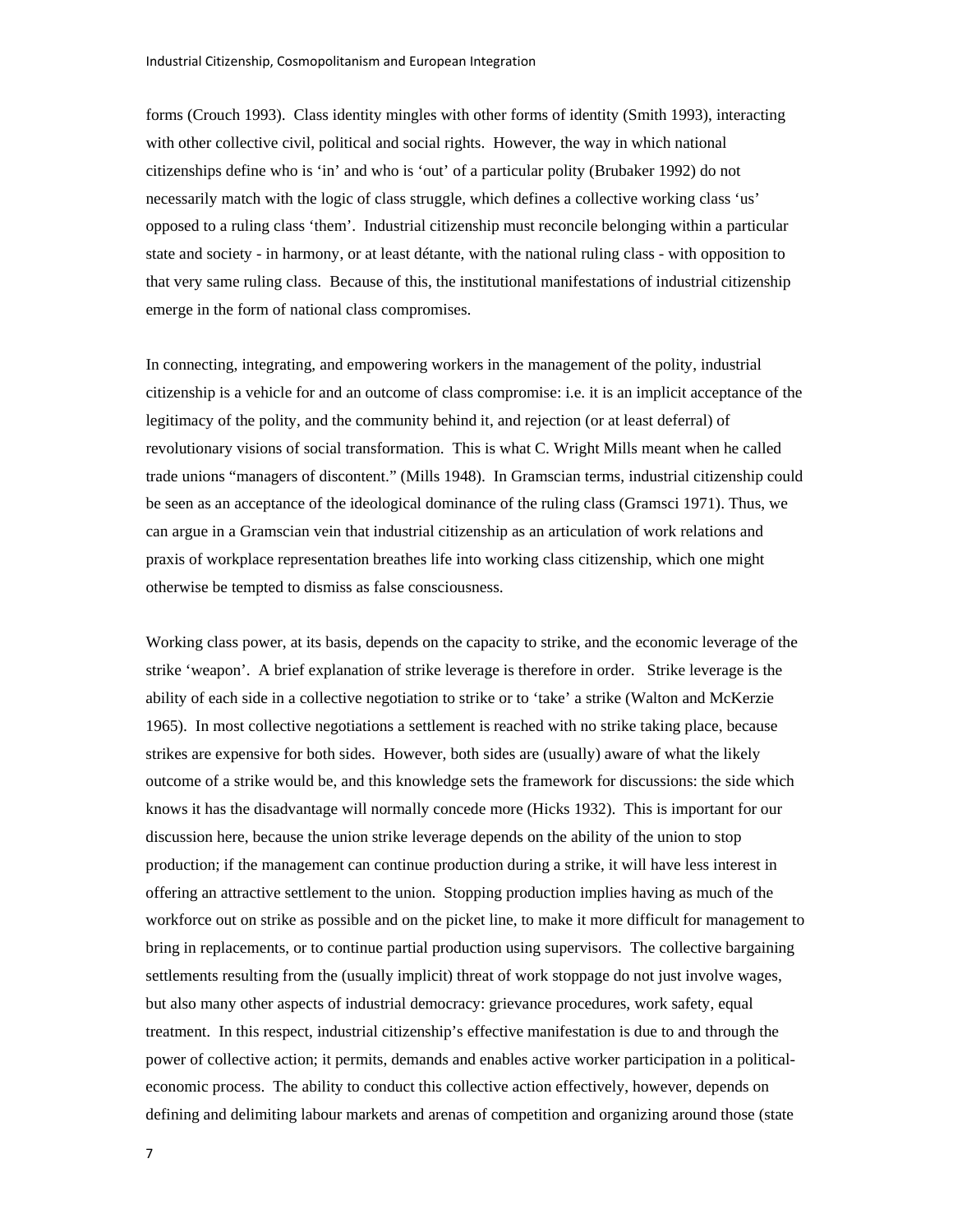boundaries are important here), to define 'us' and 'them' in class terms, and to prevent unorganized groups of workers from entering into those labour markets.

Industrial relations systems, and thus industrial citizenship, came into existence as outcomes of national level class compromises, as ways of 'normalizing' strike activity, with the goal of containing it in a "web of rules," minimizing its disruptive power (Dunlop 1958). The forms and terms of these compromises were dependent on organizational class power and the forms these took (Wright 2000). Thus, national labour movement structures relate back to processes of class formation in worker communities and on shop floors. Labour historians and sociologists have studied how relations in workplaces and communities build ties of solidarity among workers. Workers in the same workplace and same geographic space rely on one another at work, share social networks in community and leisure activities, and find common cultural reference points (cf. Brody 1993; Koo 2001; Thompson 1963). When conflicts emerge at work, the solidaristic bonds of common working class identity enable effective actions, particularly, as in the case of strikes, where these entail risks and economic hardships. While in any given situation, there are many factors that can come into play, in general, the more solidarity there is among a given group of workers, the more strike leverage the workers have, and the better settlement the union can expect (Walton and McKersie 1965). "Solidarity" is expressed as mutual aide, and adherence to a pattern of behaviour which corresponds to and adds to trade union strike and bargaining strategy which reflect norms (usually) arrived at through democratic centralist procedures, and is a basic power resource of the labour movement.

Worker solidarity is not disinterested altruism, but rather enlightened self-interest. If workers have strong solidaristic norms, their organizations are powerful. If their organizations are powerful, their material interests are well represented. Collectivism serves the economic interests of workers, which in turn shores up the organizational stability of unions. Unions serve as "schools of class struggle", raising consciousness among workers that their interests are best served via collectivist ideology. Kimeldorf observes, in his study of dock unions in the United States, "It is with the promise of delivering these [economic] goods that unions are born. Whether they endure, however, depends not only on how well they deliver on their economic promise, but also on the socially constructed meanings that in the course of history come to be attached to the union, its mission, and its leadership." (Kimeldorf 1988: 166) Although the collectivism of Kimeldorf's dock workers serves economic purposes, it fits logically into a broader non-economic normative system. The power of the dock workers' militant value system lies in its moral integrity as much as in its utility. If its integrity is violated, the utility disappears as well.

Working class identity is in part strategically socially constructed, but also reflects and incorporates of other identities: the community the workers live in or come from, the occupational community of the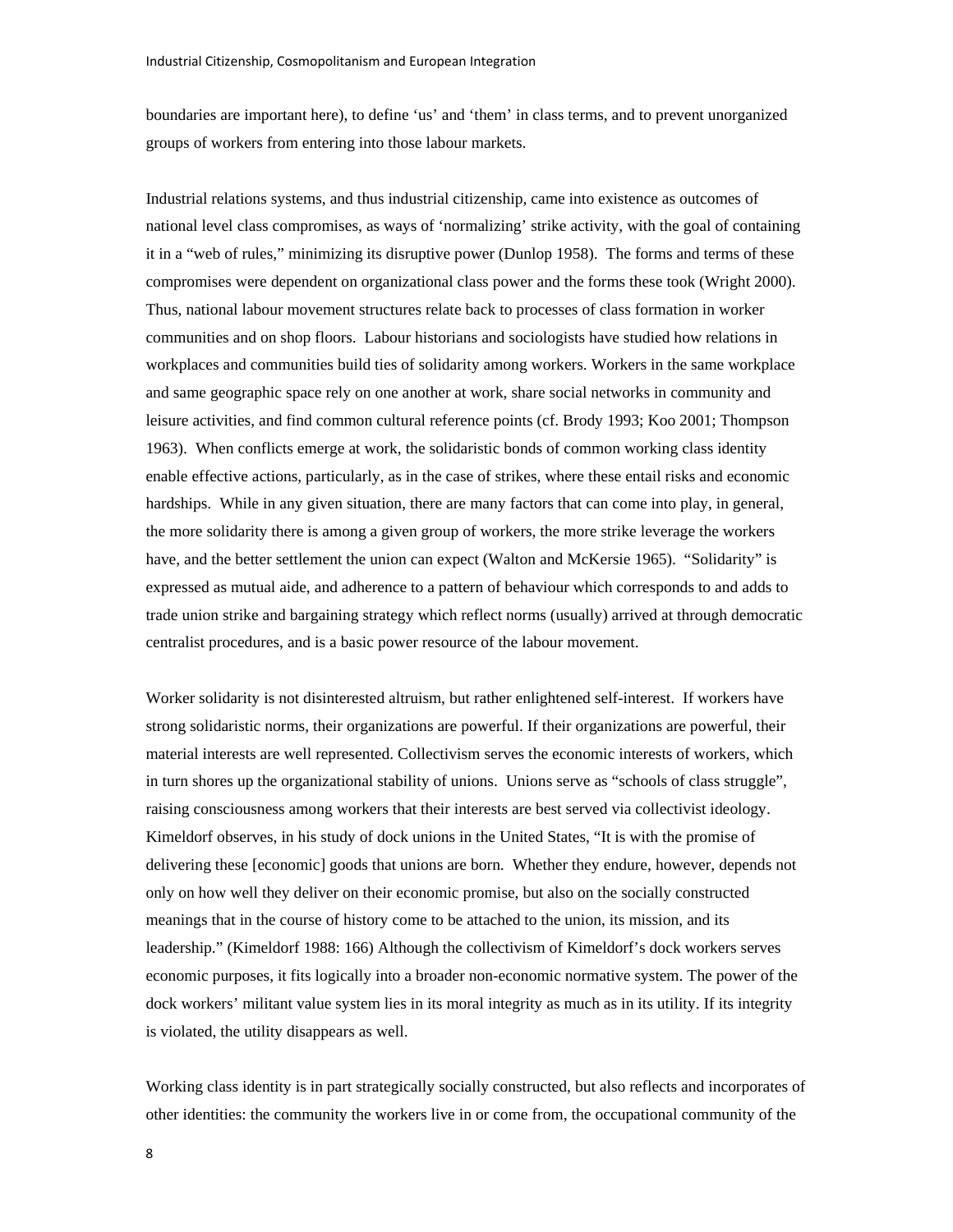craft and/or profession, or in the case of ethicized labour markets the ethnic group from which the workforce is drawn. Although there are (usually) some internationalist and universalist elements to working class conciousness, these tend to be secondary. For example, as Mulinari and Neergaard observe from interviews of immigrant union activists in Sweden, many native Swedes assume that immigrants cannot be full participants in the collective historical experience of Swedish working class struggle (Mulinari and Neergaard, 2005). Unions have a (constrained) strategic choice about whom to include and whom to exclude in their collective representations (Penninx and Roosblad 2000)

Although embedded in various pre-existing sources of identity, there is also a strategic aspect to how unions go about constructing identities and "building solidarity" in ways which maximize leverage given existing political and economic opportunities. Workers are best served, in terms of industrial citizenship, by organizing into the kinds of structures best suited to giving leverage over employers. This logic is not always the same, and can even contradict, the logic of solidarity arising out of preexisting identities (Lembke 1988) - for example, it has often been the case that when immigrants enter the labour market, unions have tried to exclude them from membership, and have lost leverage as a result (Virdee 2000). What this means is that communitarian supports for class formation either do not exist or are much weaker across national boundaries. Furthermore, despite the existence and importance of certain EU trade union organizations, the mobilizing structures and identities behind these are not well developed, and are insufficient to link workers into pan-EU union organizations in the same way they identify with national trade unions (L. Turner 1996). Lacking embeddedness in a common national narrative, transnational working class capacities remain essentially an intellectual construction rather than a lived reality (although one backed by a strong structural-economic logic (Author 2006)). Unions clearly rely more on communitarian thinking in their mobilizing strategies; even as "schools of class conflict" (Hyman 2001) they refer more to the specific narratives of their membership than to abstract narratives of class unity and struggle.

In the context of a global and transnational production, national working class structures, despite their emotive power, sometimes produce relatively weak leverage, while transnational structures would produce more powerful capacities. This suggests that perhaps a working class cosmopolitanism might be the answer, or at least one of the building blocks of, a new emancipatory working class movement. International working class consciousness is embedded neither in the institutions and organizations of industrial relations nor in working class community and identity. It is for this reason a weak force, despite its emotive power in certain circles (Author and Co-author1 2012). The history of labour struggles over the past decades is replete with "heroic defeats" (to borrow a term from Golden 1997), in which workers were utterly defeated, despite strong solidarity, because management had fundamentally shifted the terms of struggle (Author). Locally based collectivism is undermined, while transnational forms of collectivism remain extremely difficult to construct. Management is able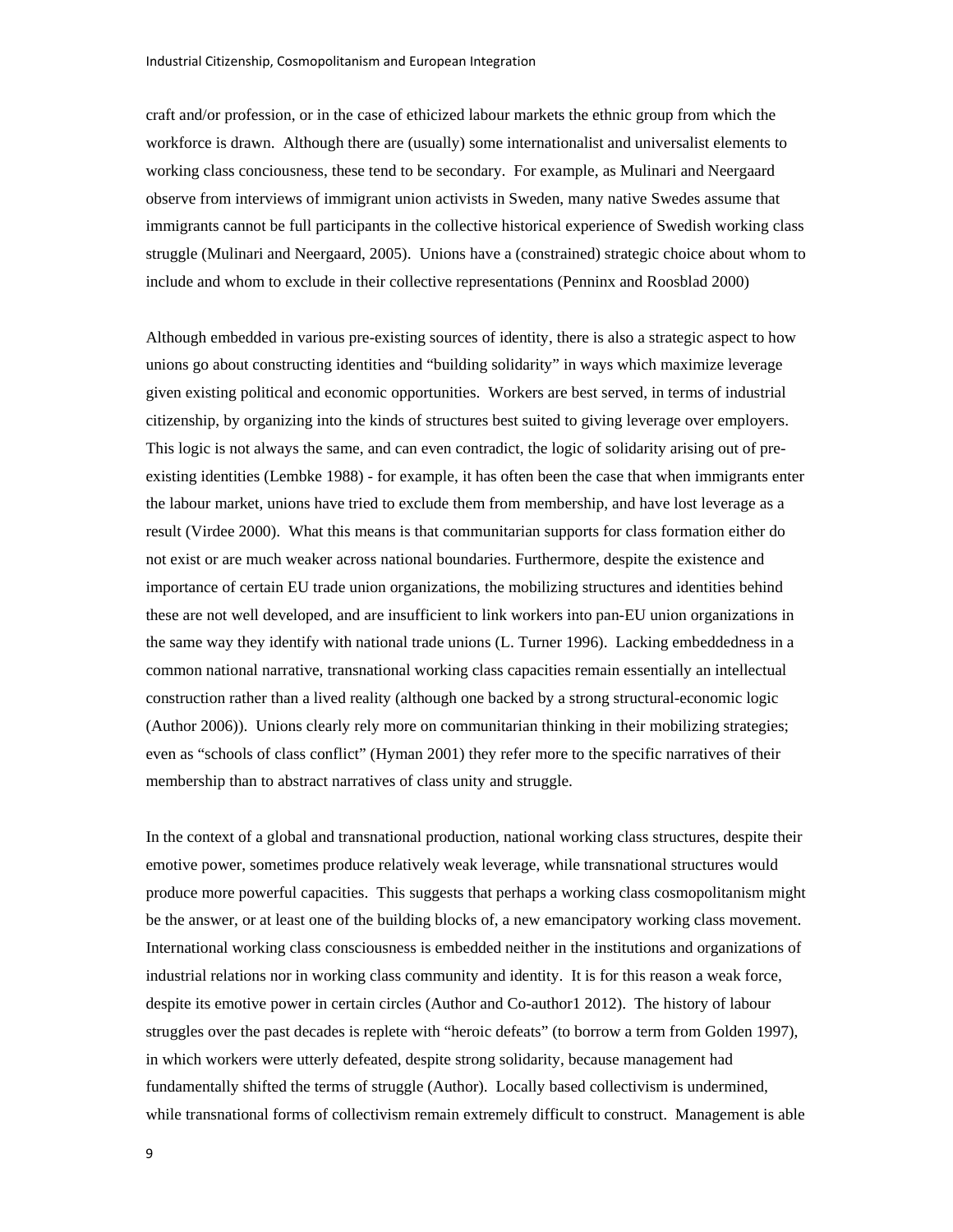to effectively play off groups of workers in different countries against each other (Mueller and Purcel 1992). Transnational bargaining has emerged within certain firms in some industries - for example in large automobile multinationals. However, even in these ideal cases, constructing transnational solidarity is a constant problem, leading to chronic weakness on the union side of the bargaining relationship (Greer and Hauptmeier 2008). Industrial citizenship has weakened since the 1960s and 70s, along with the power of workers relative to capital generally (Fudge 2005), and this decline is associated with the individualization of employment relations (Zetlin and Whitehouse 2003). The following section will show how the architecture of European integration, and the cosmopolitanism associated with it, contributes to this individualisation process, and thus to the decline of industrial citizenship.

# **3. Post-national citizenship in the EU**

European integration is ideologically based on market ideas (Jabko 2006), so it is not surprising that the implementation of European Union citizenship is also primarily about building markets, and enabling individuals as autonomous market actors. In the main, there is very little space for class based politics, or recognition of the centrality of class based politics in organizing national political systems. Until recently, the EU has shied away from interference in industrial relations, leaving them to national politics, but more recently the EU has moved towards restricting national industrial citizenship because of its potential to interfere with markets. In this sense, the European Union is advancing a neo-liberal notion of what Crouch et al. (2001) term "privatized citizenship" (5). This begs the question of who benefits from the underdevelopment of the European political space: capital is able to use the European political space strategically, as a way of avoiding the national level organizational power of labour (Gough 2004).

Many conceptualizations of 'postnational' or 'transnational citizenship' have drawn on the practice of EU citizenship (e.g. Shaw, 1998; Benhabib, 2004), as it is arguably 'the only formal constitutionalisation of postnational citizenship' (Cornelisse, 2010: 108). On the other hand, those who consider that liberal nationhood remains the central means of organising our political life find the idea of a European postnational citizenship neither realistic nor desirable (e.g. Bellamy, 2008; Kymlicka, 2008). While issues such as the crisis of national welfare system and the democratic deficit are given high priority in the debate, neither side seems to give much account of workplace democracy by evaluating the origins and transformations of industrial citizenship. In an exceptional case, Stevensen (2006) suggests that the question of citizenship in a postnational Europe requires 'a new politics of solidarity and difference' where '"work" loses its centrality' (489). Observing the decoupling of 'meaningful citizenship' from 'stable employment', he calls for a 'European cosmopolitan solidarity' in a 'post-material' age characterized by flexible rather than full employment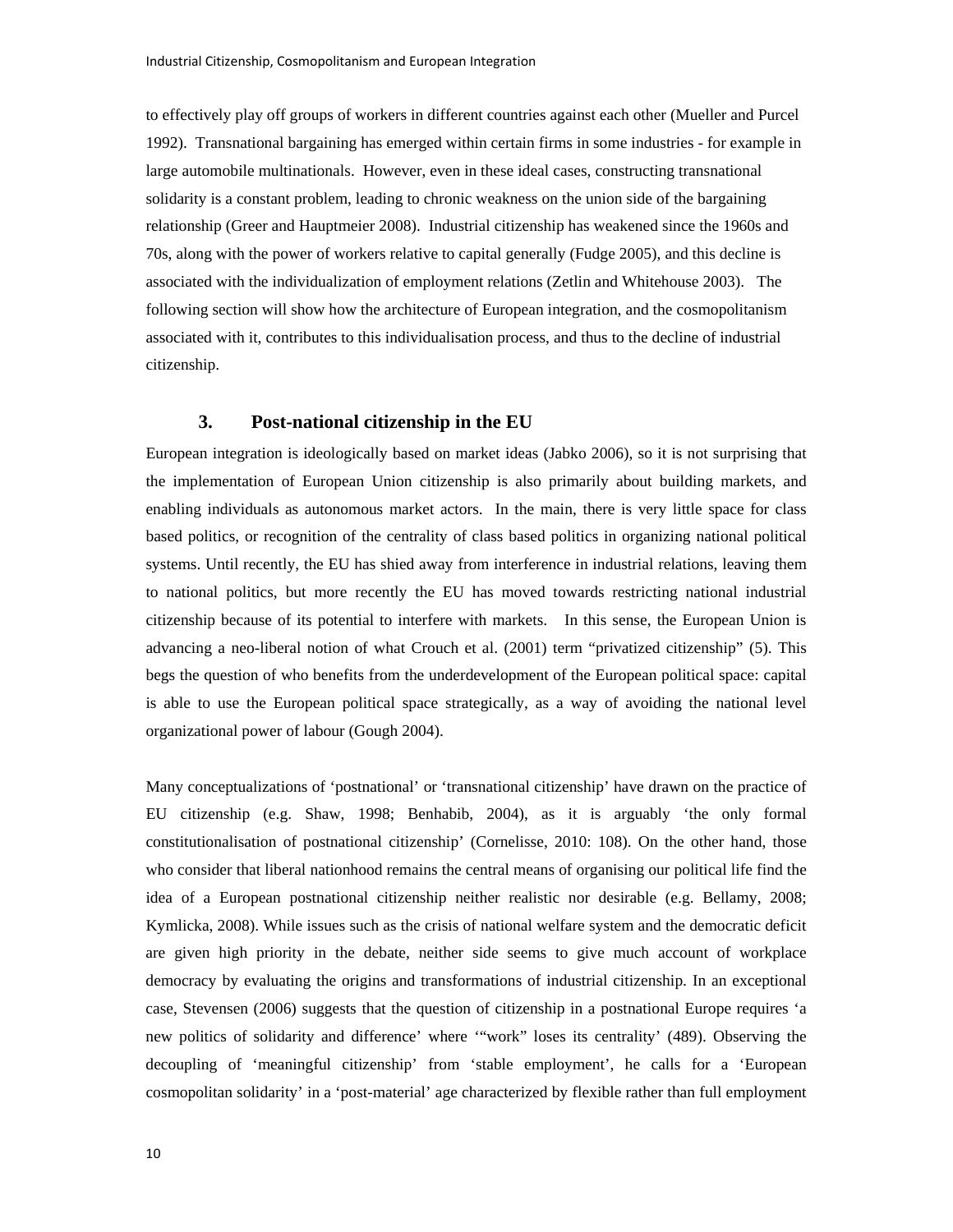(ibid.). This stance certainly contrasts with the traditional practice of industrial citizenship we described before, which struggles with the dynamism and openness inherent in disembedded forms of membership such as cosmopolitan citizenship.

For most people, though, simply deciding that work is not central to their lives is more likely to result in starvation than emancipation. Work is also a crucial component of individual identity, and for most people determinative of that person's position in society. From one side, work, or its absence, determines the extent to which an individual can enjoy the other prerogatives of citizenship (Giddens 1998). Pensions, unemployment insurance, the affordability of travel, all depend on the type of work one does, and on how well remunerated it is. Postnational citizenship achieved via cosmopolitanism and market norms presents an attractive option to those with financial means to allow work to lose its centrality in their lives, or for those whose skills give them the financial means and autonomy to steer their lives where they choose. The notion that such people are the norm has been the justificatory basis for European Union mobility and labour policies. Notions of 'flexicurity', (Wilthagen and Tros 2004) and self-directed boundaryless careers (Arthur and Rousseau 1996) have come to the forefront, presenting individualized solutions to those with the courage and resources to grasp them. Yet for an ever greater number of people who have joined the global 'precariat', flexibility and uncertainty is disempowering rather than empowering (Standing 2009). Conflating workers' coping strategies with freedoms obscures the effect of changes in class power relations.

These critiques also invite us to question the presumed linkage between cosmopolitanism and mobility both in the European context and beyond. While there have been highly diverse interpretations of cosmopolitanism from different angles (Vertovec & Cohen, 2002), both cultural and political approaches involve identifying the cosmopolitan subjects who are characterized by their political attitudes, dispositional orientation or simply lifestyle. To overcome the elitist critique of cosmopolitanism, scholars have sought to diffuse the category by proposing such notions as 'aesthetic cosmopolitanism' (Urry, 1995). Thus the cosmopolitan citizen, while not necessarily being a wealthy jet-setter from the privileged class, is depicted as a 'modern person' who conceives 'him or herself as the consumer of other cultures and places' (Urry, 1995). The consumption of places is enabled by the condition of mobility and realized through 'exoticism, commodification and consumer culture' (Vertovec & Cohen, 2002: 7). Clearly, this 'banal' link made between mobility and cosmopolitanism is concerned more with consumption rather than production; and the consumerist cosmopolitan imagination of hypermobile individuals is inherently subject to the critique of detachment and rootlessness. As Calhoun argues, it in fact shares with traditional liberalism a 'thin conception' of social life, and produces an 'attenuated' solidarity comparing to those 'rooted in more specific local cultures and communities' (Calhoun, 2002: 872).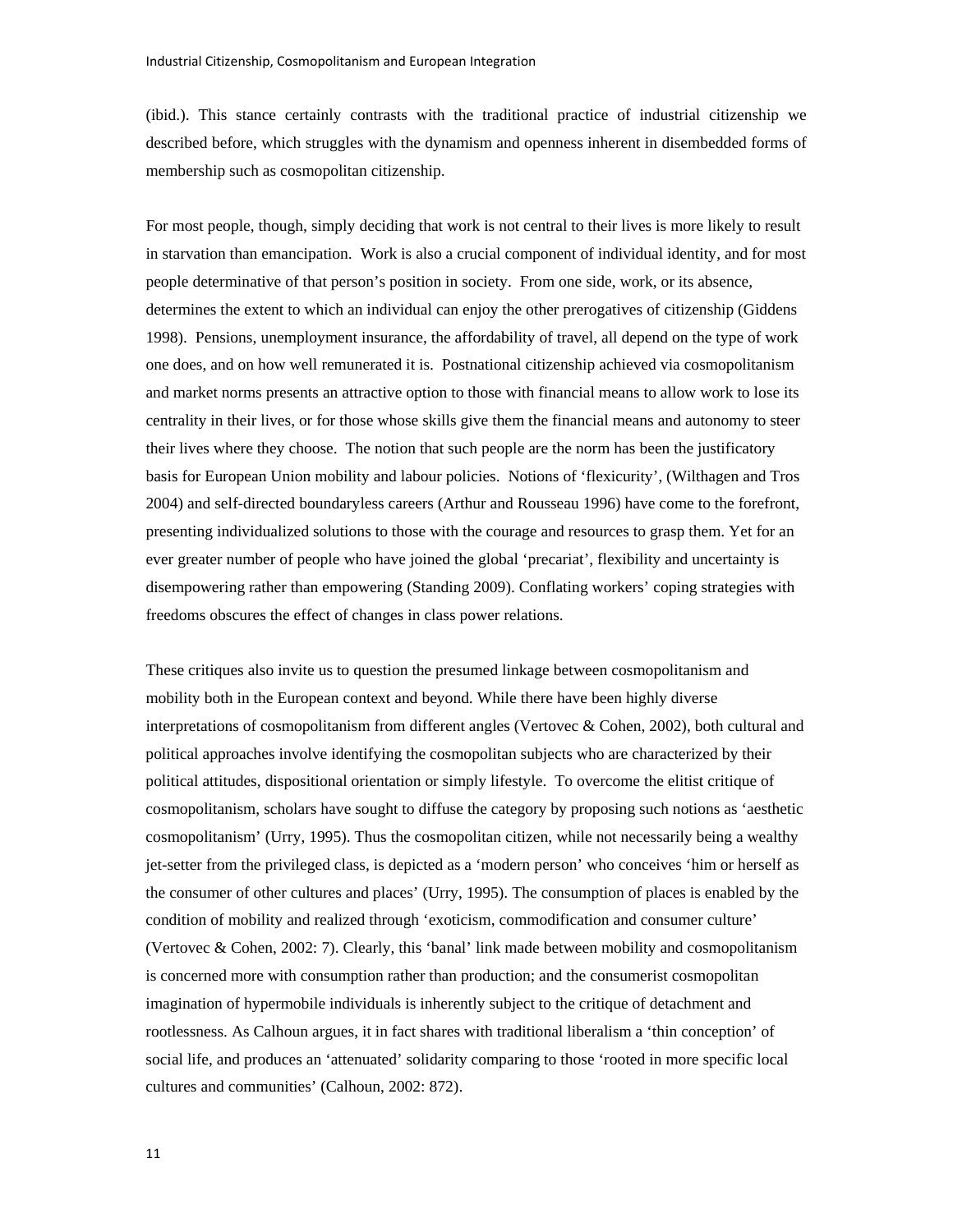In the European Union, free movement has undoubtedly played a fundamental role both in the institutional construction and normative expectations of EU citizenship. Not only has the emergence of the EU citizenship agenda mainly taken place along the evolution of mobility rights, but also the exercise of free moment rights by European citizens is considered crucial to the construction of a European civil and political society (Recchi & Favell, 2009). However, as Ong argues, experiments with 'spatial freedoms' enabled by market and mobility are not necessarily associated with 'goals of realizing the common global good', and in this sense they do not necessarily result in 'Enlightenment ideals of cosmopolitanism' (Ong, 2006: 230). Indeed, if we look at the experiences of mobile workers, it becomes clear that the individualizing approach to mobility as 'market-driven autonomous action' (ibid., Berntsen 2014) adopted by the EU guarantees neither postnational worker rights (Wagner, 2014) nor postnational identities (Caro *et al*. 2014). Rather, their capacity to collectively negotiate work conditions and labour rights has become increasingly constrained, as the 'political economy of free movement' (Schierup, Hansen & Castles, 2006) severs the relationship between state, territory and citizen on which industrial citizenship has been built.

Intra-EU mobility may create common class interests among the disenfranchised movers, and opportunities for cosmopolitan association between mobile workers, and serve as the catalyst which brings about a new industrial citizenship in the EU. Historically industrial citizenship has arisen as an expression of workers' collective power, involving the development of class capacities by the workers themselves, in the form of ties of solidarity: shared symbols, networks, organizations, providing the capacity to carry on class struggle at ever higher geographic scales. In this respect, the literature on working class cosmopolitanism does suggest possible elements of processes of proto-class formation in the EU context. Lamont and Aksartova use the term 'ordinary cosmopolitanism' to refer to the 'strategies used by ordinary people to bridge boundaries with people who are different with them' (Lamont & Aksartova 2002). They examine the different cultural resources working-class men draw on in different countries order to build up ordinary cosmopolitan strategies. In reaction to a perceived class bias in earlier writings on cosmopolitanism, scholars convincingly demonstrate that mobile workers practice their own forms of embedded cosmopolitanism, however, these appear more as coping strategies than as means of building collective power. Datta relates that European movers, in her case eastern European construction workers in London, exhibit cosmopolitan behaviors (Datta 2009). The shifting of focus from the top-down, elitist and often state-centric approach to globalization to the ordinary or the 'mundane cultural interaction' (Vertovec  $\&$  Cohen, 2002) is shared by the theorists of critical cosmopolitanism (Delanty, 2006; Rumford, 2008). In Delanty's words, the cosmopolitan condition should not be equated to 'postnational phenomena that have come into existence today as a result of globalization' (Delanty, 2006: 43). It is rather 'a culture medium of societal transformation that is based on the principle of world openness' (ibid. 27). He also points out that taking mobility as an ontological condition of current social transformation is misleading, and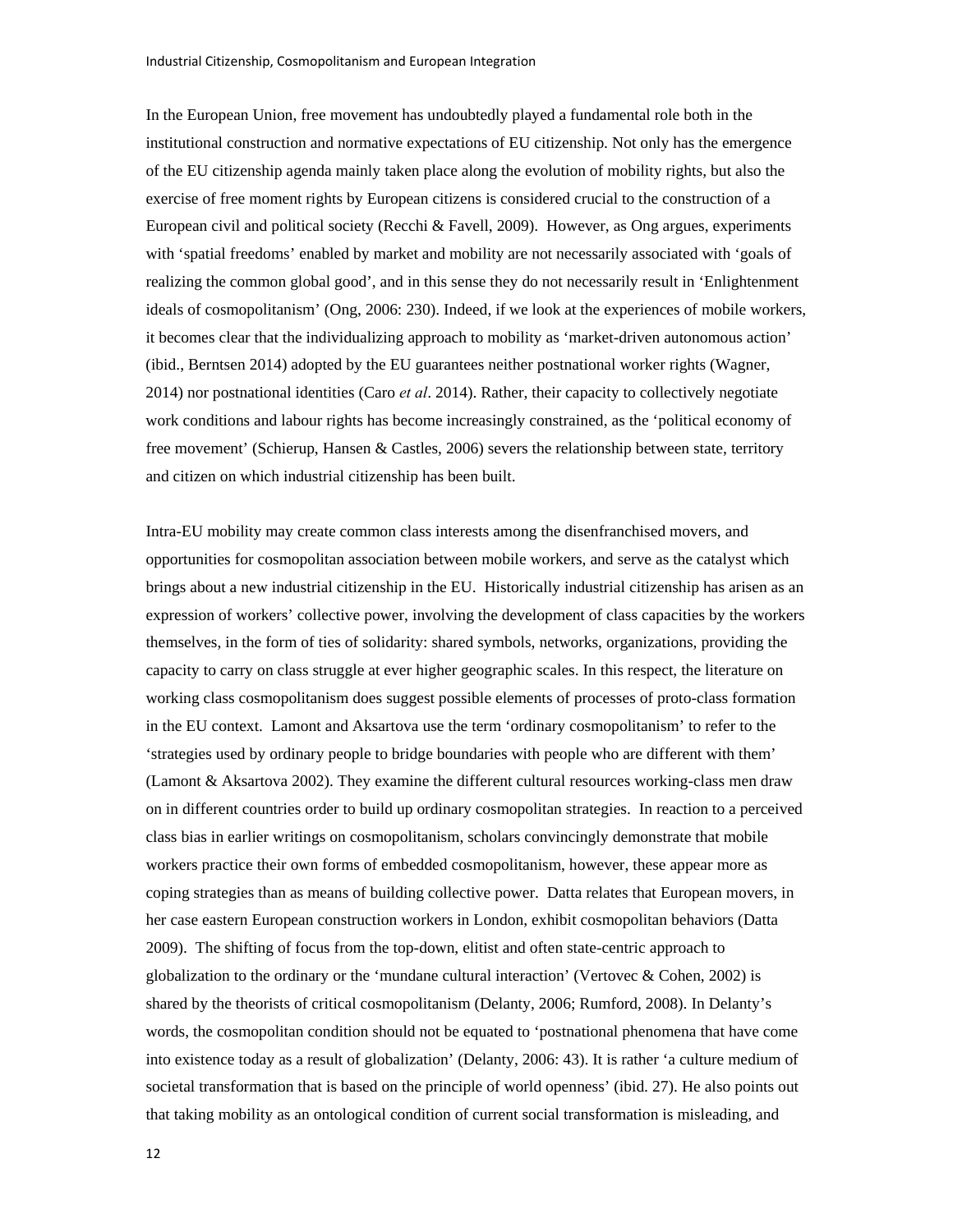identities and 'modes of cultural belonging' cannot be reduced to mobility. Thus, we can have mobile people, who are isolated without 'cultural belonging' or immobile people who nonetheless are open to world, and embedded in transnational connections (Salmoska et al., 2014). Working class cosmopolitanism is then about transnational encounters involving both movers and stayers.

#### **EU Institutions and Industrial Relations**

The dilemma for developing some form of transnational industrial citizenship is rooted in tensions between the socio-economic dynamics set in motion by new (or absent) EU competences and the continuing national focus of industrial relations systems. National industrial relations systems, through which industrial citizenship is practiced, co-exist in uneasy tension with the pan-European labour market. This is not only a matter of migrant adjustment and integration, or a lower propensity of migrants to join unions, but there are also substantial limitations in law and in practice to the citizenship of mobile workers in the EU, which result in systematic discrimination against, for example, members of new EU member states (Ciupijus 2011). Unionists often blame the eastern European workers themselves for allowing themselves to be treated badly, because of what they see as a relatively unsolidaristic attitude, and lack of moral courage, but they also admit that to at least some extent it is completely understandable given their situation (see Author and co-author2, 2011, 304-305, for example). Mobile construction workers express what one might consider an alternative form of industrial citizenship, using exit and individual voice (Berntsen 2014), and through expressing pride in their work (Datta 2009), so they might be said to have internalized the market logic of the liberal citizenship paradigm (Somers 2003).

The EU lacks core competences to create a unified framework for the realization of industrial citizenship rights across the 27 member states, with their differing national frameworks and inheritances. Nonetheless there have been interventions, often in the form of directives, such as, for example, European Works Councils Directive (1994), the Posted Workers Directive (1996), or the Temporary and Agency Work Directive (2008), all of which give rights to workers supplementary to those enjoyed under national system. Some of these rights have a collectivist dimension - for example the European Works Council Directive - but overall, this is weak. European Works Councils only exist in larger firms, and only function well in cases where unions are well established (Waddington 2011). The majority of European workers are outside their scope. Caparaso and Tarrow (2008) argue that the EU's establishment of rights constitutes the basis of a Polyanesque double-movement. By double-movement, Polyani (1944) referred to the reaction of society to contain the destructive forces of the free market. Although the ECJ has supported 'rights' the relatively narrow basis of these rights, the fact that they are not redistributive, and the market dynamics they set in motion do more to undermine practical access to nationally-based rights than to expand pan-EU rights. As Höpner and Schäfer (2012) point out in a reaction to Caparaso and Tarrow, the overall effect of EU legislation and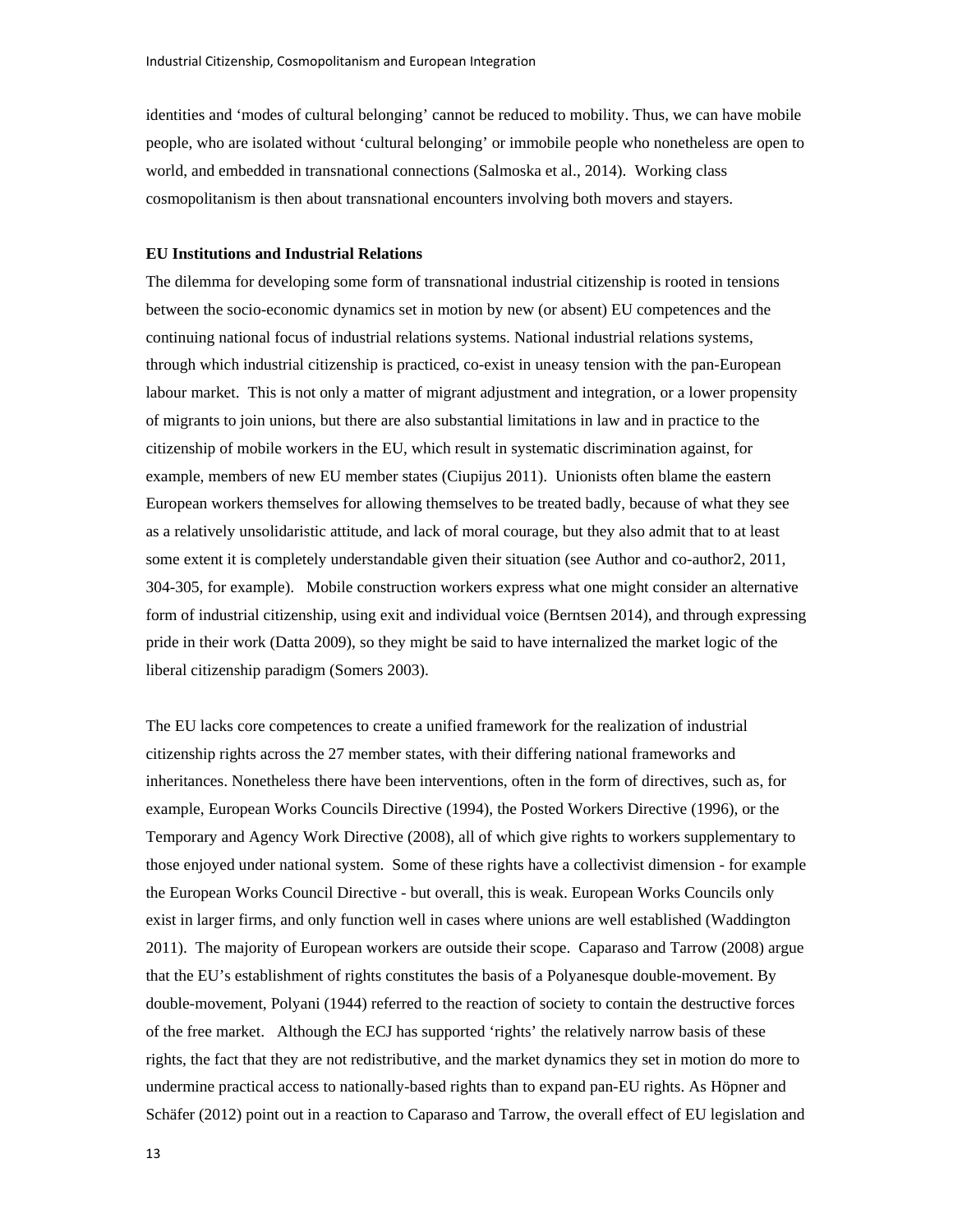ECJ rulings is more Hayakian than Polyanian. For example, in protecting intra-EU mobility by allowing EU citizens to draw on social benefits in other countries, the EU actually challenges the fiscal stability of national welfare systems, because the national systems were designed on the presumption that potential beneficiaries are also contributors (i.e. taxpayers). The protection and 'voice' provided by EU legislation, is therefore overwhelmed by the corrosive dynamic of 'regime competition' (Streeck 1997). Indeed, even in a formal sense collective labour rights have been under attack in European jurisprudence (Kilpatrick 2009).

In particular, collective rights are constrained for posted workers who have been sent abroad by their employers. This is because their status derives from the right of their employer to free of establishment and provision of services within the EU, rather than on their own rights as citizens of EU member states, and their right to collective action is less important in EU jurisprudence than their employers' right to free movement. As is common in EU integration, support for mobility in EU law arises out of an economic logic, with workers supported in their mobility as factors of production (counterposed with mobility of capital, goods, services and establishment), although over time there has been a shift towards an individual rights-based approach, and the recognition that labour does not move independently of people. However, the formal right regime for migration in the EU assumes that migrants always move as individuals. Increasingly, they do not. Rather, a great deal of the mobility nowadays occurs as posted work, under the freedom of movement of services, rather than of labour (Dølvik and Visser 2010). A motive for engaging posted workers, rather than native workers or migrants who have travelled to the work site individually, is the cost advantage gained by the ability to deny access to host-society rights and employment norms – free movement rights protect the right of firms to do this. The logic of free movement and economic liberalization in the European Union leaves little room for worker collective participation which might constrain market logic. The ECJ is explicit that firms have a right to undermine labour standards through free movement, because this potential source of competitive advantage is constitutionally protected. In the Laval (Case C-341/05) decision, the ECJ concludes that "The right of trade unions of a Member State to take …. collective action [designed to raise the pay and conditions of posted workers above legal minimums] is liable to make it less attractive, or more difficult, for undertakings to provide services in the territory of the host Member State, and therefore constitutes a restriction on the freedom to provide services within the meaning of Article 49 EC." The outcome of this is that there is a large population of mobile workers who perceive their options more in terms of 'exit'(i.e mobility) than 'voice' within national systems (Sippola 2013)..

Even more than in other issue areas, labour issues have had a strong tendency to 'domesticization', that is to say, in the words of Imig and Tarrow (2000) "the mounting of claims triggered by EU decisions in national or subnational politics" (77). The influence of the image of the "Polish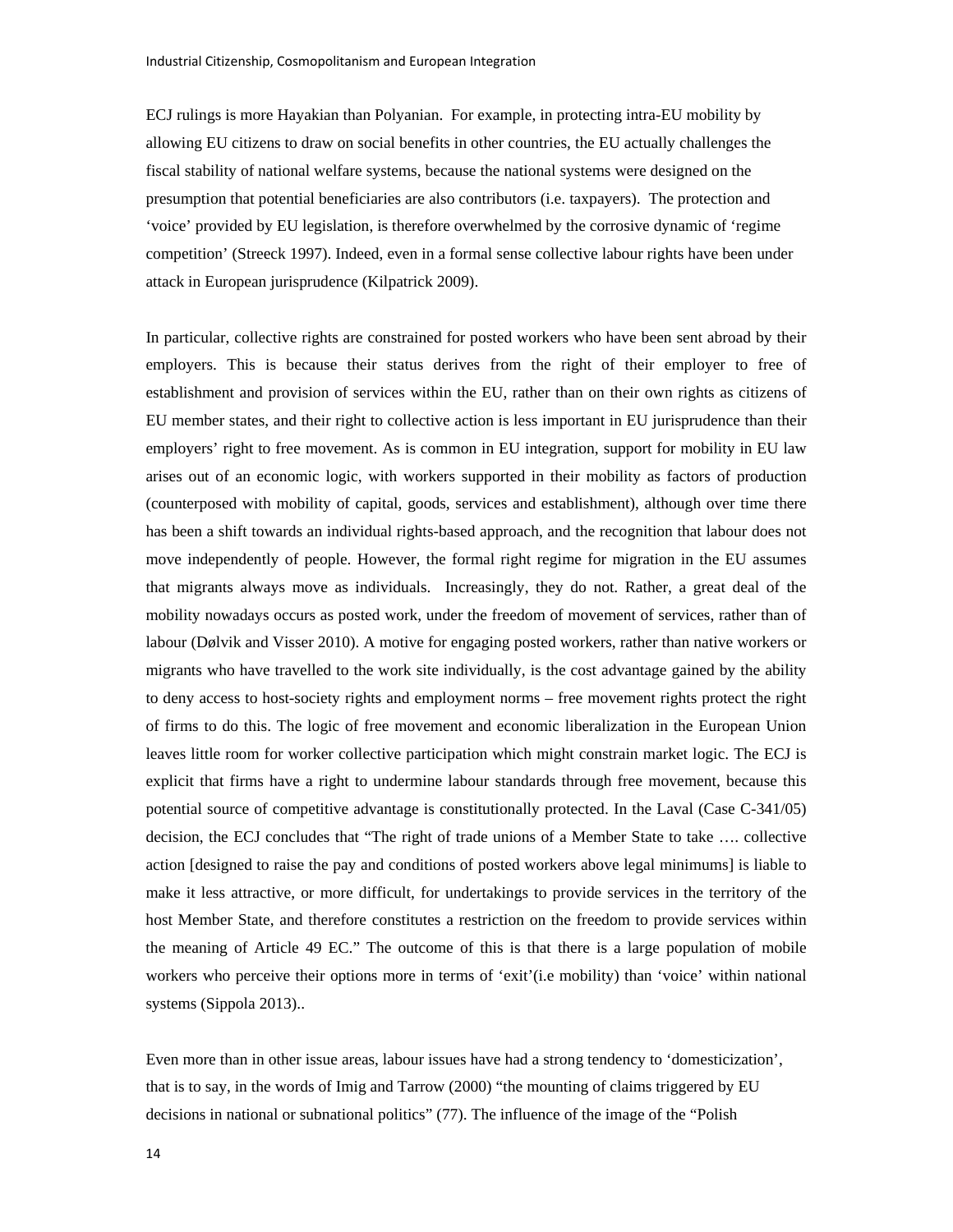Plumber," and the politically charged Lindsey strike, in which EU sceptics in the UK rallied around the call "British Jobs for British Workers," seem to indicate a European labour movement which is can occasionally show strength in domestic political debates, but are very much excluded in European ones, and are unable to do anything about it. While there have been occasional victories of coordinated trade union 'euro' campaigns, such as the Port Directive (Turnbull 2006) and the Service Directive (Gajewska 2008), it is clear that overall the labour movement does not have a sustained influence in EU forums, and is therefore unable to act as an effective channel for industrial citizenship at the EU level. The discontinuity between the level of policy-making and the effective channels of political struggles shows that the erosion of industrial citizenship in Europe not only results from the worldwide trend of neo-liberalization, but is also significantly influenced by the Europeanization of industrial relations (Streeck, 1997). It therefore poses critical questions to those who expect a postnational, democratic EU citizenship to emerge, and forces us to rethink cosmopolitan citizenship beyond the traditionally elitist and individualistic framing.

### **4. Reinventing industrial citizenship in a post-territorial Europe?**

To cope with the erosion of industrial citizenship under the impact of the transformation of work (Moore, 2002) and the territorial restructuring in Europe, one has to rethink Marshall's original thesis in a fashion of 'thinking with and against' him. This thesis is instructive in highlighting the role of 'a secondary system of industrial citizenship' in mediating the various relations within the complex of democratic-welfare-capitalism. But we must be cautious about the teleological and unidirectional reading of the development of citizenship rights. Marshall is mistaken, as Bryan Turner moderately comments, 'in his treatment of citizenship as a status that has now been more or less adequately realised' (B. Turner, 1993: 33). Political theorists have come to see citizenship less from a static perspective and more as a 'continuously reflexive process' but without a given route or ultimate goal 'towards an ever-expanding and fuller system of rights' that is necessarily more just or better than before (Bellamy, 2001: 65). The emerging field of critical citizenship studies has focused its research agenda on the dialectic between 'constituent' and 'constituted' citizenship (Balibar, 2004). However, most discussions on citizenship as an incomplete and imperfect process concentrate on the relations between struggles for recognition and redistribution and the expansion of the representative democracy in the socio-political realm. It is clear that national society is no longer the exact container for the democratic-capitalist system, and for this reason many have seen the necessity of building a pan-European public sphere or forging different forms of European cosmopolitan solidarity (Habermas 2001; Stevenson 2006). We argue that a processual and practice-oriented perspective on citizenship in the socio-economic realm, vis-à-vis the process of deterritorialisation, is equally important.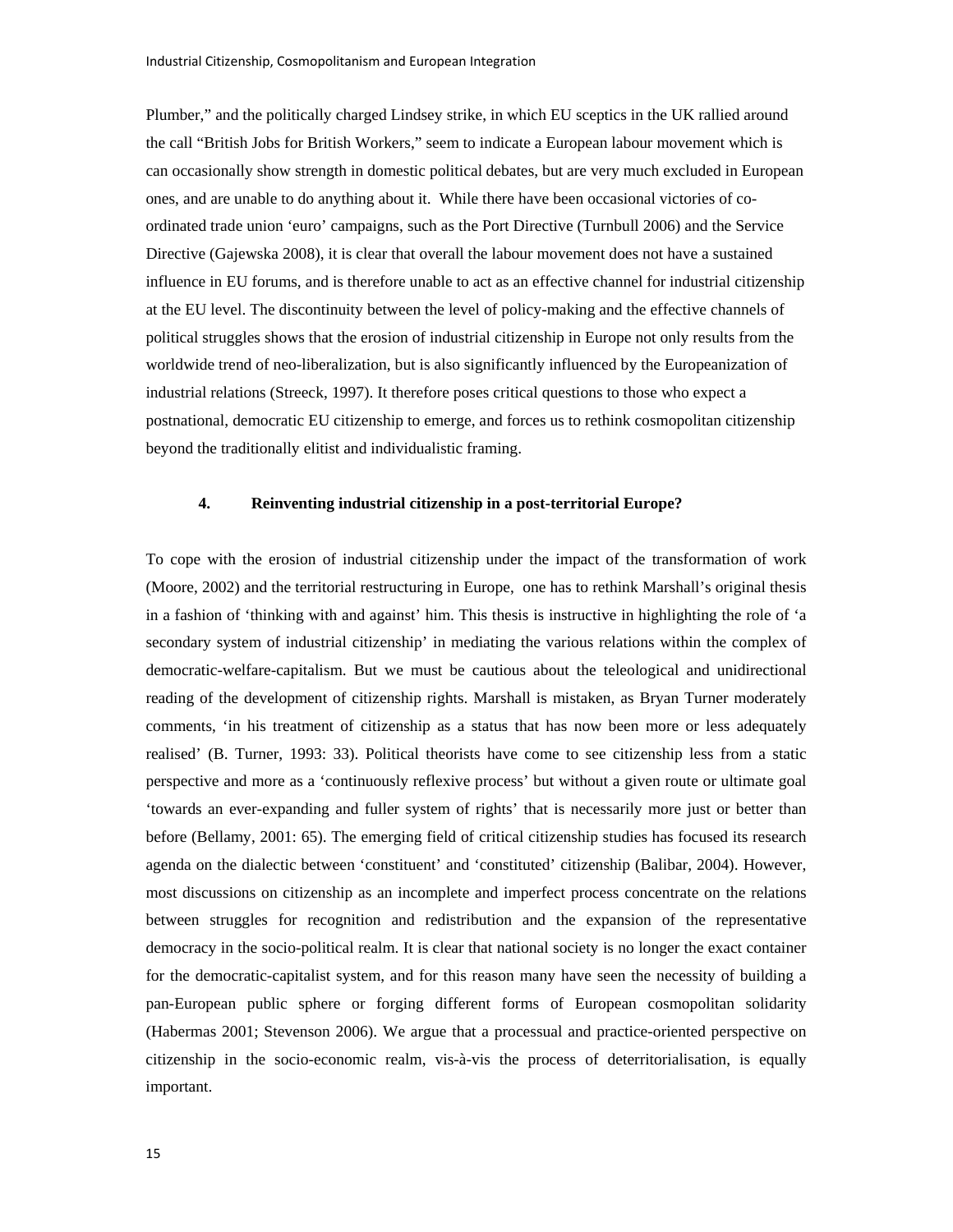In one sense, the undermining of industrial citizenship can be seen as an unintentional side-effect of moving important aspects of political-economic life out of the purview of national states, to a context where social control is no longer backed by national institutions and social solidarity. However, as we have seen, there is also a political vision to the construction of European citizenship, and this vision marginalizes industrial citizenship. One solution, put forward for example by Stevenson, is to reformulate citizenship in ways which explicitly make work less central. Stevenson promotes the notion that alternative conceptions should seek to guarantee workers' rights and democratic participation 'after full employment' (Stevenson, 2006: 489). For instance, Judy Fudge (2005) proposes the idea of 'citizenship at work' as an alternative to market citizenship to acknowledge and accommodate the increasing flexibility and informality of 'work' beyond 'employment'.

Others have sought solutions to the problem of industrial citizenship under conditions of mobility. Gordon (2007) proposes what she calls 'transnational labour citizenship' in the US-Mexican context less as a conceptual experiment than a practical strategy. This strategy hence involves very detailed arrangements and essentially relies on the American experience, although she considers it applicable in any migrant-influenced (sending or receiving) country. Most notably, the applicants are required to 'join another transnational labour organisation… in the geographic area of the United Sates where they settled', and they must take a 'solidarity oath' as a condition of membership (Gordon, 2007: 567). In this aspect, the model seeks to establish a communitarian citizenship based on a special mode of belonging jointly defined by nationality, mobility and working class status, but Gordon's model assumes rather than provides structural power resources for labour. It is not clear how transnational labour citizenship would be achieved, given the inevitable opposition of capital to such proposals.

Discussions cosmopolitan solidarity practiced by ordinary people are primarily framed in cultural terms, which is inadequate to account for the socio-economic struggles of border-crossing workers. In fact, as Skrbis and Woodward's (2007) study shows, a broadly defined 'disposition' of openness towards cultural others is often counterbalanced by sentiments of 'dilution of national culture'. There may be at least in the short term a trade-off between cosmopolitanism and solidarity, but this does not alter the fact that openness and transnational interaction must be a precondition for 'organic' formation of a transnational working class - in this sense making working class cosmopolitan citizenship a necessary precondition of European industrial citizenship. However, the individual emphasis of cosmopolitanism also does not lead logically to structural working class power, on which European industrial citizenship can be based. To accomplish this, there would need to be a reinvention or at least a new articulation of working class cosmopolitanism and industrial citizenship, in ways which create and link organic solidarity with a logic of political-economic power suited to the new context.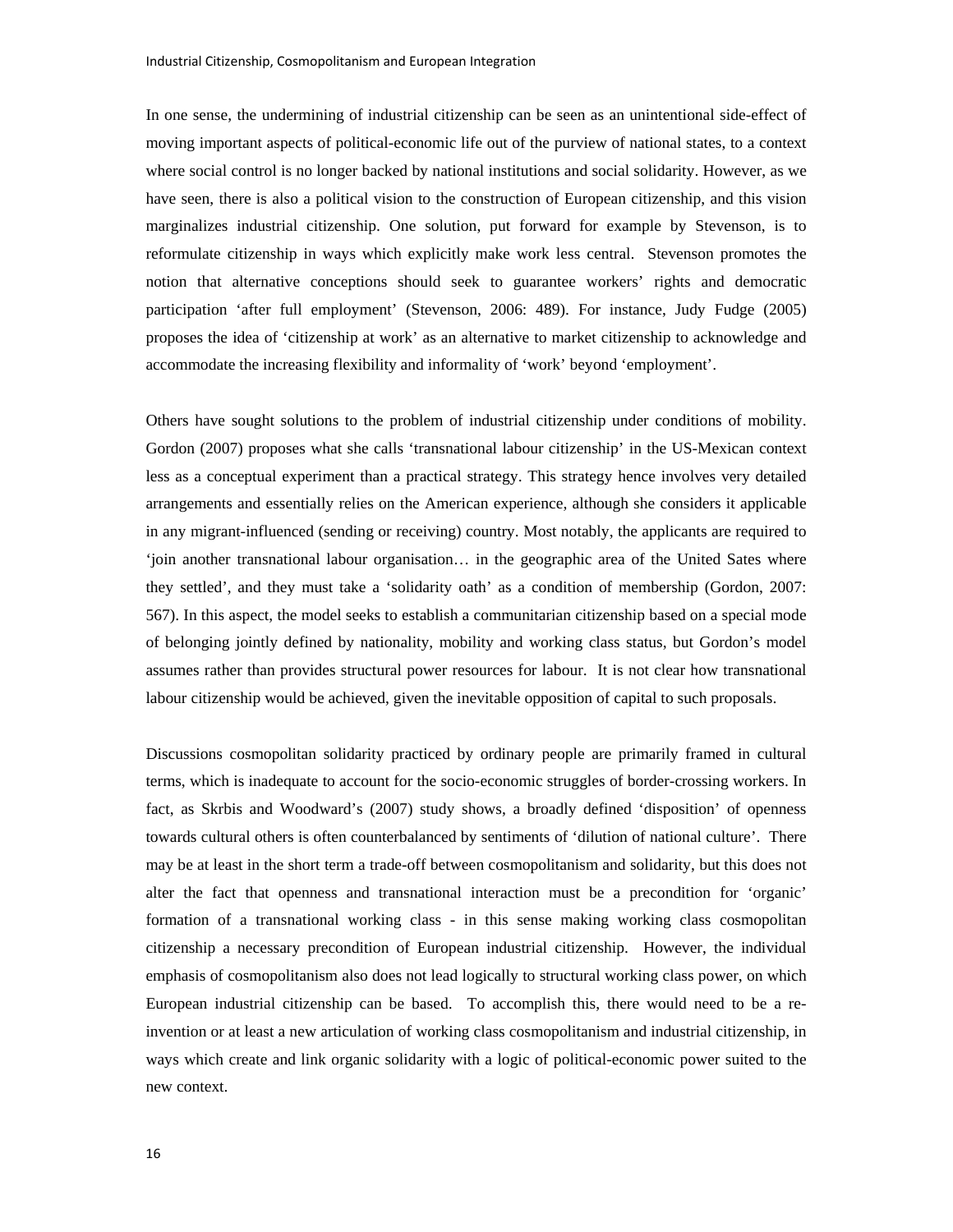This suggests that national labour movements must break away from their traditionally nationally defined narratives and strategies and define themselves in ways which engages more with European cosmopolitanism. On the other hand, in doing this they cannot lose sight of their class-conflict centered mobilizing narratives. For critical cosmopolitan thinking and industrial citizenship to be brought together in a mutually strengthening way the latter must break free of exclusive identitarian politics, and the former must develop beyond a general cultural openness into a mobilizing narrative. There is a tension between cultural openness and the class struggle narratives, but not a fundamental contradiction. The challenge is to redefine industrial citizenship in ways which incorporate and generate cosmopolitan solidarity in order to (to borrow the phrase of Mezzadra and Neilson (2013)), turn the 'multiplicity and heterogeneity' of labour from an element of weakness into a source of strength.

#### Bibliography

Alstrom, P. 'Core Labour Standards' and the Transformation of the International Labour Rights Regime *European Journal of International Law* 15 (3): 457-521.

Arendt, H. (1976) *The Origins of Totalitarianism*. New York: Harcourt Brace Jovanovich.

Arthur, M. and Rousseau, D. (1996) *The boundaryless career: a new employment principle for a new organizational era.* Oxford: Oxford University Press.

Balibar, É. (2004). *We, the people of Europe? Reflections on transnational citizenship*. Princeton: Princeton University Press.

Balibar, É. (2009). Europe as borderland. *Environment and Planning D: Society and Space*, 27(2):190–215.

Beck, U. and Grande, E. (2007) *Cosmopolitan Europe*. Cambridge, UK: Polity.

Bellamy, R. (2001) "The "right to have rights": citizenship practice and the political constitution of the EU". In Richard Bellamy and Alex Warleigh (eds) *Citizenship and governance in the European Union*, London: Continuum, pp. 41–70..

Bellamy, R. (2008) "Evaluating Union citizenship: belonging, rights and participation within the EU". *Citizenship Studies*, 12(6): 597–611.

Benhabib, S. (2004) *The rights of others: aliens, residents, and citizens*. Cambridge, UK: Cambridge University Press.

Benner, E. (1988) "Marx and Engels on Nationalism and National Identity: A Reappraisal" *Millennium - Journal of International Studies*, 17(1): 1-23.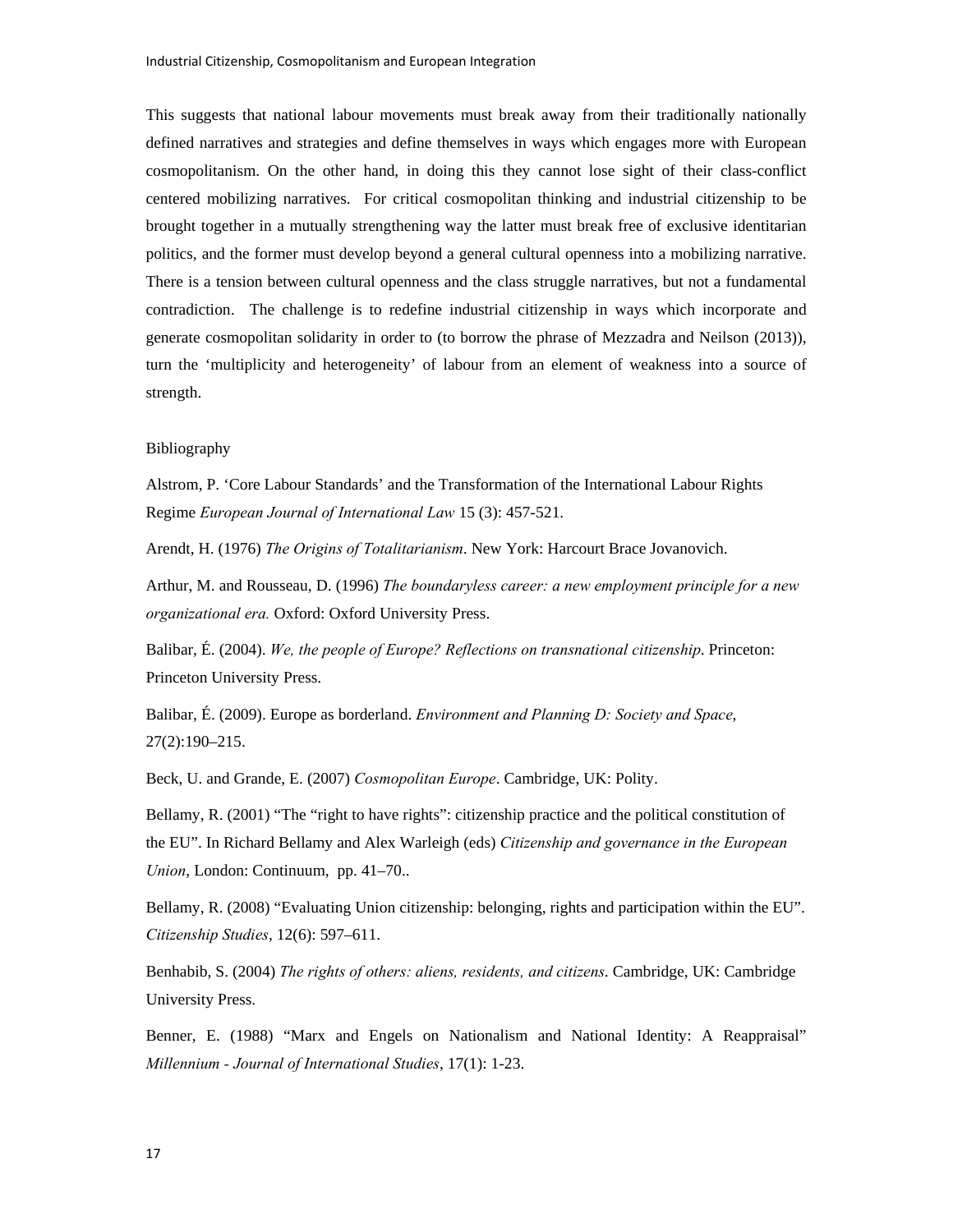Berntsen, Lisa (2014) "Constructing Agency: Flexible transnational employment and workers' working lives in the construction sector,"manuscript. .

Boswell, T and D. Stevis (1997) 'Globalization and International Union Organizing: A World System Perspective.' *Work and Occupations* 24(3): 288-308.

Brody, D. (1993): Workers in Industrial America: Essays on the Twentieth Century Struggle. Oxford University Press.

Brubaker, R. (1992) *Citizenship and nationhood in France and Germany*, Cambridge MA: Harvard University Press.

Calhoun, C. J. (2002). The class consciousness of frequent travelers: toward a critique of actually existing cosmopolitanism. *The South Atlantic Quarterly*, *101*(4), 869-897.

Castel, R. (2003) *From manual workers to wage laborers: transformation of the social question*, New Brunswick N.J.: Transaction Publishers.

Commons, J. R. (1909): American Shoe Makers 1648-1895. *Quarterly Journal of Economics*, 26: 39- 83.

Ciupijus, Z. (2011) "Mobile central eastern Europeans in Britain: successful European Union citizens and disadvantaged labour migrants?" *Work, Employment and Society*, 25(3): 540-550.

Crouch, C. (1993) *Industrial Relations and European State Traditions*, Oxford: Oxford University Press.

Crouch, C (1998) "The Globalized Economy: An End to the Age of Industrial Citizenship?" *Advanced Theory in Labor Law and Industrial Relations in a Global Context*. T. Wilthagen, ed. Amsterdam: North-Holland.

Datta, A. (2009). Places of everyday cosmopolitanisms: East European construction workers in London. *Environment and Planning A*, *41*(2), 353–370.

 Delanty, G. (2006). The cosmopolitan imagination: critical cosmopolitanism and social theory. *The British Journal of Sociology*, *57*(1), 25–47.

Dølvik, J. E. and Visser, J. (2010) 'Free movement, equal treatment and workers' rights: can the European Union solve its trilemma of fundamental principles?,' *Industrial Relations Journal*, 40 (6): 491-509.

Dunlop, J. (1958) *Industrial Relations Systems* New York: Holt.

Esping-Andersen, G. (1990) *Three Worlds of Welfare Capitalism*.

European Court of Justice. (2007) Judgement C-341 ⁄ 05, Laval un Partneri Ltd v Svenska Byggnadsarbetareforbundet and Others, December 18.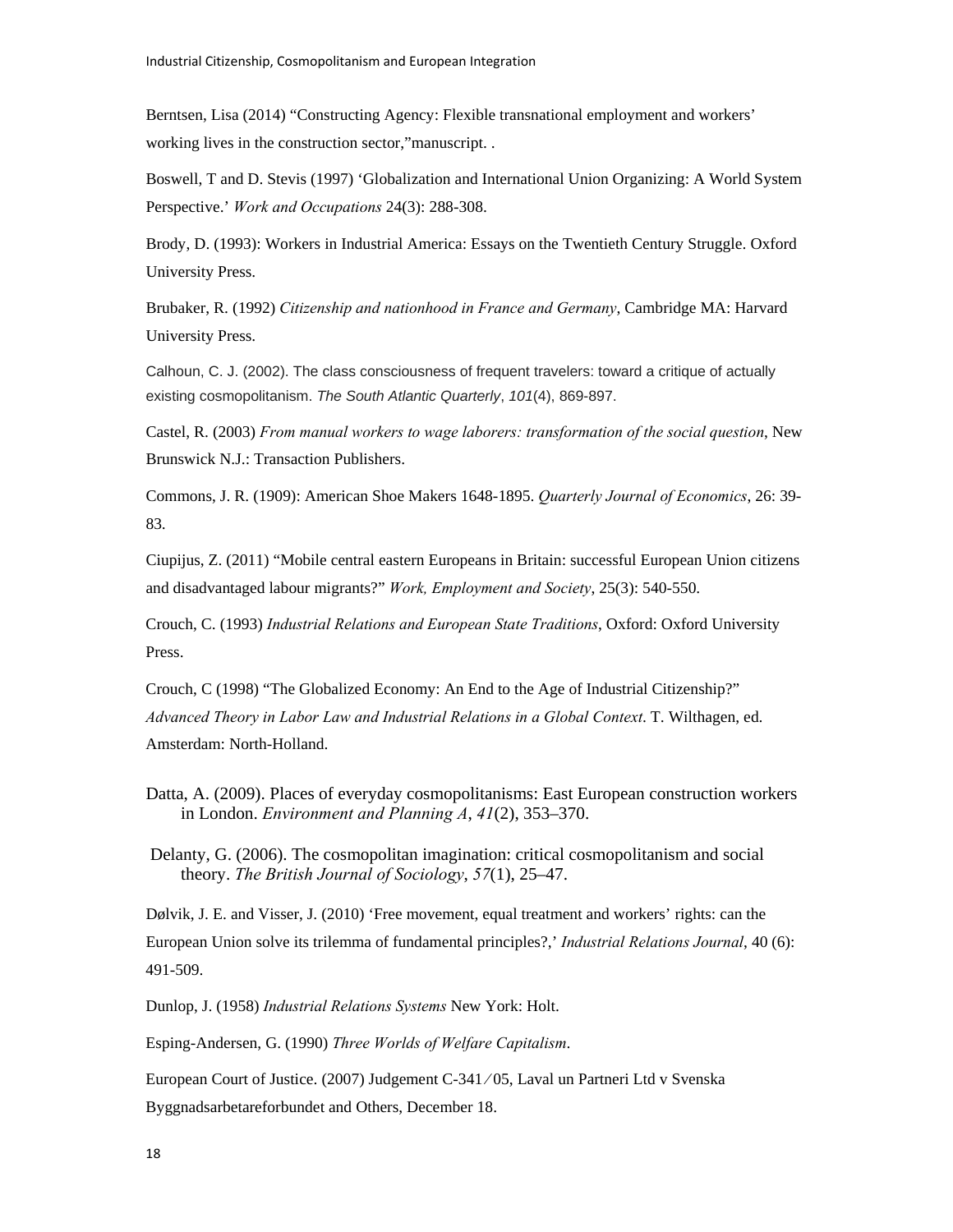Fekete, L. (2005) "The deportation machine: Europe, asylum and human rights," *Race & Class*, 47(1): 64–78.

Freeman, R. and J. Medoff (1984) "What do Unions do?" New Brunswick, NJ: Transaction Publishers.

Fudge, J. (2005) "After Industrial Citizenship: Market Citizenship or Citizenship at Work?" *Relations industrielles / Industrial Relations*, 60(4): 631-656.

Giddens, A. (1998) The Third Way: The Renewal of Social Democracy. Cambridge: Polity.

Golden, M. (1997) *Heroic Defeats: the Politics of Job Loss*. Cambridge: Cambridge University Press.

Gordon, J. (2007) "Transnational Labor Citizenship," *Southern California Law Review* 80: 503.

Gough, J. (2004) "Changing scale as changing class relations: variety and contradiction in the politics of scale," *Political Geography*, 23, pp.185-211.

Habermas, J. (1996) "The European Nation State. Its Achievements and Its Limitations. On the Past and Future of Sovereignty and Citizenship", *Ratio Juris*, 9(2): 125–137.

Habermas, J. (2001) "Why Europe needs a constitution?" *New left review*, 11: 8-14.

Heery, E. (2008) "System And Change In Industrial Relations Analysis," in Blyton, Heery, Bacon, and Fiorito, eds. *The SAGE Handbook of Industrial Relations*, 69-86.

Hicks, J. (1932) *The Theory of Wages* New York: MacMillan

Höpner, M. and Schäfer, A. (2012) 'Embeddedness in Regional Integration: Waiting for Polayni in a Hayekian setting,' *International Organisation*, 66(3): 429-455.

Hyman, R. (2001) *Understanding European Trade Unionism: Between Market, Class and Society*. London: Sage.

Hyman, Richard (2008) The state in industrial relations In: Blyton, P. and Bacon, N. and Fiorito, J. and Heery, E., (eds.) *The Sage Handbook of Industrial Relations*. London: Sage.

Imig, D. and S. Tarrow (2000) "Political Contention in a Europeanizing Polity," *West European Politics*, 23(4): 73-93

Kilpatrick. C. (2009) "Laval's Regulatory Conundrum: Collective Standard-Setting and the Court's New Approach to Posted Workers," *European Law Review,* 34(6): 844-865

Koo, H. (2001) *Korean Workers: The Culture and Politics of Class Formation*. Ithaca, NY: Cornell University Press.

Lamont, M. and S. Aksartova "Ordinary Cosmopolitanisms: Strategies for Bridging Racial Boundaries among Working-Class Men," *Theory, Culture and Society*, 19(4): 1-25.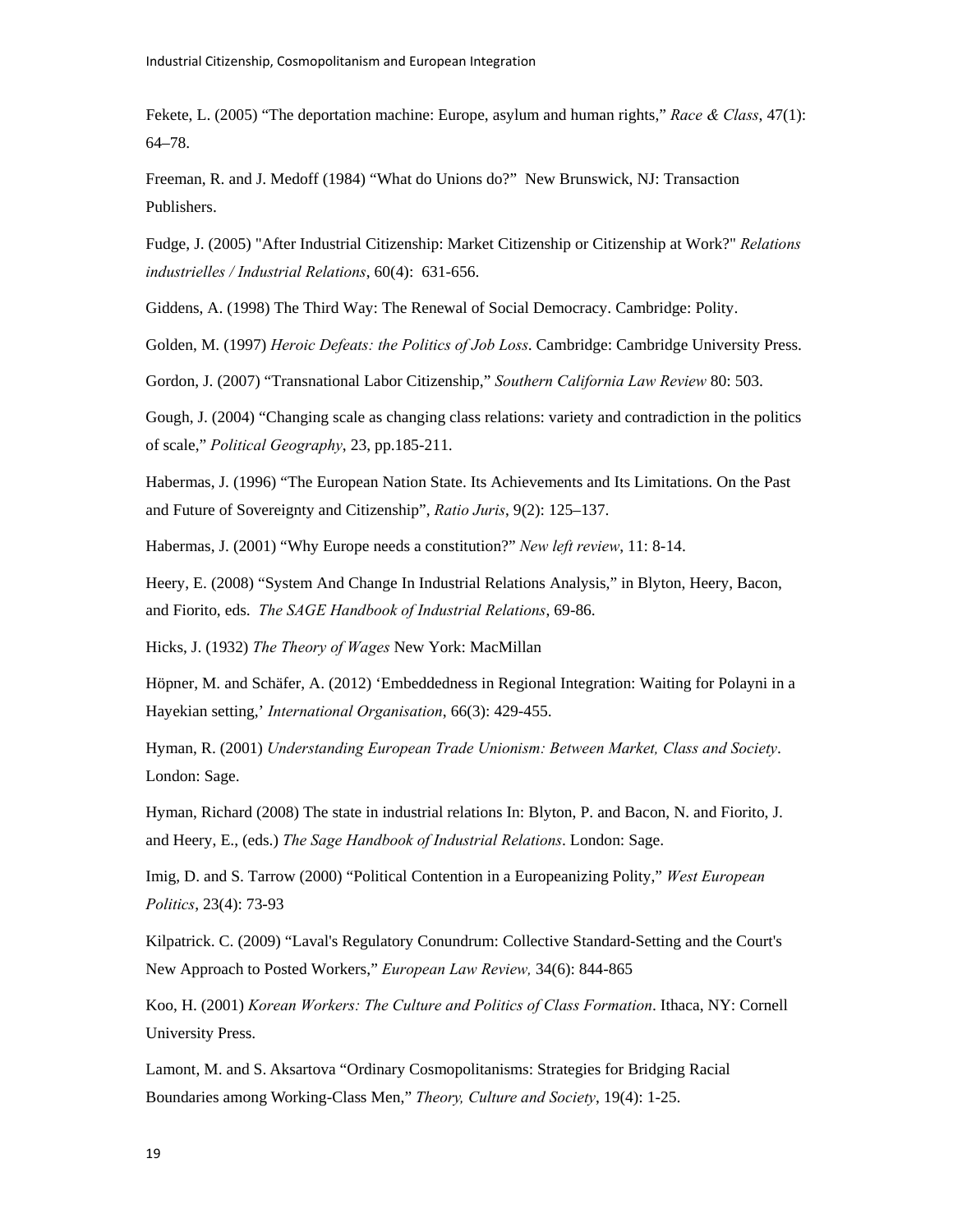Linklater, A. (1999) 'Cosmopolitan citizenship', in Kimberly Hutchings and Roland Dannreuther (eds), *Cosmopolitan Citizenship*, New York: St. Martin's Press, pp. 35–59.

MacKenzie, R. and Forde, C. (2007) *The Social and Economic Experiences of Asylum Seekers, Migrant Workers, Refugees and Overstayers: Report for the Investing in a Multicultural Barnsley Project*, Centre for Employment Relations, Innovation and Change, Research Report #1,University of Leeds.

Marshall, T. H. (1992) *Citizenship and social class*. London: Pluto Press.

Mueller, F. and J Purcell (1992) "The Europeanization of manufacturing and the decentralization of bargaining: multinational management strategies in the European automobile industry" *International Journal of Human Resource Management*, 3(1): 15-34.

Mueller-Jentsch, W. 1991. Productive Forces and Industrial Citizenship: An Evolutionary Perspective on Labour Relations, *Industrial and Economic Democracy*, 12: 439-467.

Mulinari, D. and Neergard, A. (2005). ' "Black skull" consciousness: the new Swedish working class'. *Race and Class*, 46 (3): 55–72.

Ong, A. (2006). *Neoliberalism as Exception: Mutations in Citizenship and Sovereignty*. Durham: Duke University Press.

Owens, P. (2013) 'From Bismarck to Petraeus: the Question of the Social and the Social Question in Counterinsurgency', *European Journal of International Relations*, 19(1): 139-161.

Recchi, E., & Favell, A. (Eds.). (2009). *Pioneers of European Integration: Citizenship and Mobility in the EU*. Cheltenham: Edward Elgar Publishing.

 Rokkan, S. (1999). *State formation, nation-building, and mass politics in Europe: The theory of Stein Rokkan*. Flora, P., ed., Oxford: Oxford University Press.

Rose, N. (1996) 'The death of the social? Re-figuring the territory of government', *Economy and Society* 25(3): 327–56.

Rumford, C. (2003) 'European Civil Society or Transnational Social Space? Conceptions of Society in Discourses of Democratic Deficit: An Emerging Agenda', *European Journal of Social Theory*, 6(1): 25–43.

Rumford, C. (2008). *Cosmopolitan Spaces: Europe, Globalization, Theory*. London: Routledge.

Shaw, J. (1998) 'The interpretation of European Union citizenship', *The Modern Law Review* 61(3): 293–317.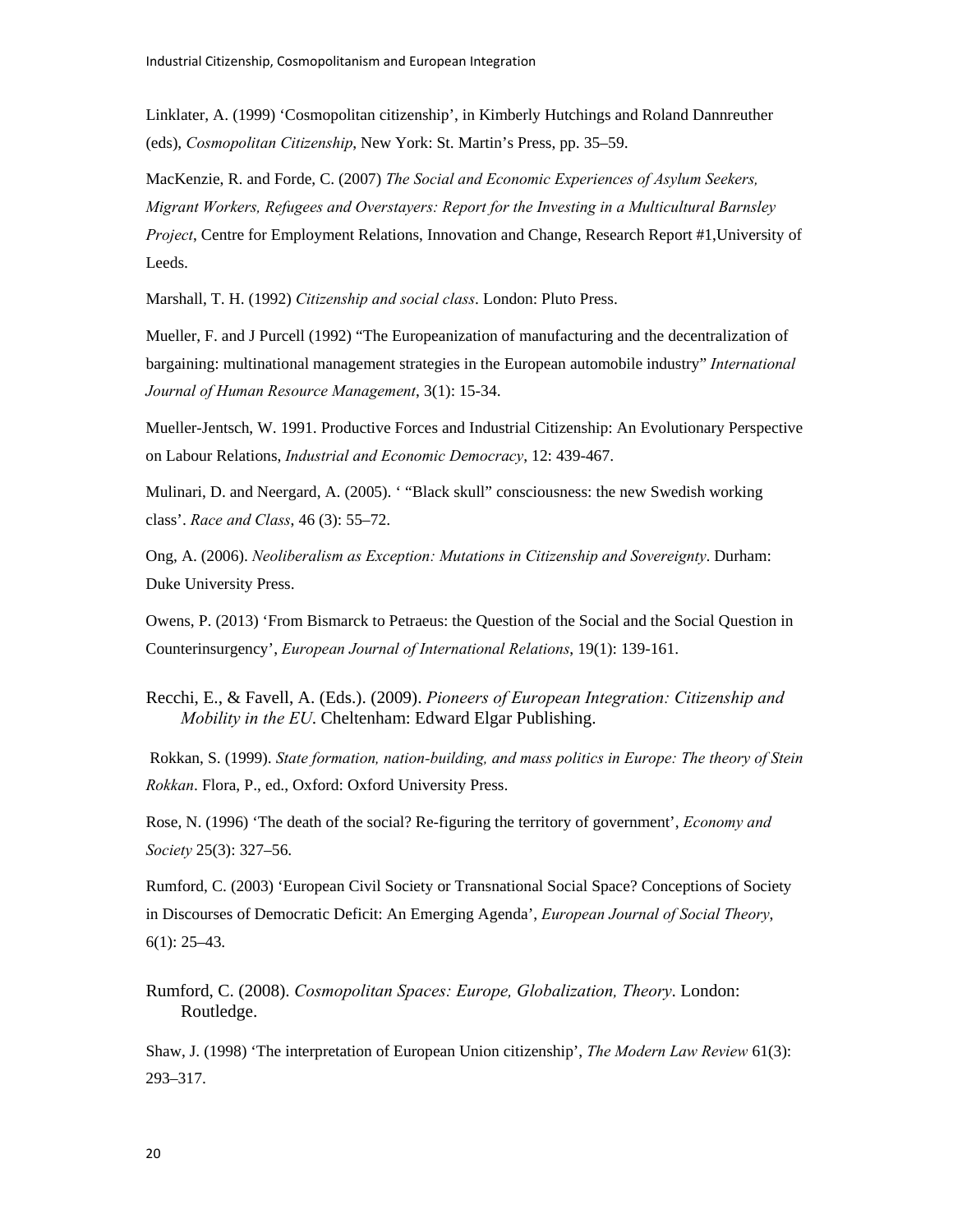Sippola, M. (2013) 'The Awkward Choices Facing the Baltic Worker: Exit or Loyalty,' *Journal of Baltic Studies*, DOI:10.1080/01629778.2013.779059

Soysal, Y. N. (1994) *Limits of Citizenship: Migrants and Postnational Membership in Europe*. Chicago: University of Chicago Press.

Smith, A. (1993) *National Identity.* Reno, NV: University of Nevada Press.

Standing, G. (2009) *Work After Globalization: Building Occupational Citizenship.* Cheltenham, UK: Edward Elgar.

Streeck, W. (1997) "Industrial citizenship under regime competition; the case of the European works councils," *Journal of European Public Policy*, 4(4): 643-664.

Tilly, C. (1995) "Globalization threatens labor's rights." *International and Working Class History,* 47(Spring):1-23."

Turnbull, P. (2006) "The War on Europes Waterfront - Repertoires of Power in the Port Transport Industry", *British Journal of Industrial Relations*, 44(3) 305-326

Turner, BS. (1993) 'Contemporary problems in the theory of citizenship', in Bryan S. Turner (eds), *Citizenship and social theory*, London, SAGE, pp. 1–18.

Turner, L. (1996) "The Europeanization of Labour: Structure before Action," *European Journal of Industrial Relations, 2*(3): 325-344.

Urry, J. (2002). *Consuming places*. London: Routledge.

Vertovec, S., & Cohen, R. (Eds.). (2002). *Conceiving cosmopolitanism: Theory, context and practice*. Oxford University Press.

Waddington, J. (2011) *European Works Councils: A Transnational Industrial Relations Institution in the Making.* New York: Routledge.

Wagner, I. (2014) "Rule Enactment in a Pan-European Labour Market: Transnational Posted Work in the German Construction Sector," *British Journal of Industrial Relations* early view DOI: 10.1111/bjir.12053

Walker, R. B. J. (1993) *Inside/outside : international relations as political theory*. Cambridge; Cambridge University Press.

Walton, R. and R. McKersie (1965) A Behavioral Theory of Labor Negotiation: An Analysis of a Social Interaction System," New York: McGraw-Hill.

Wilthagen, T. and Tros, F. (2004) "The concept of 'flexicurity': a new approach to regulating employment and labour markets", *Transfer,* 10(2): 166-186.